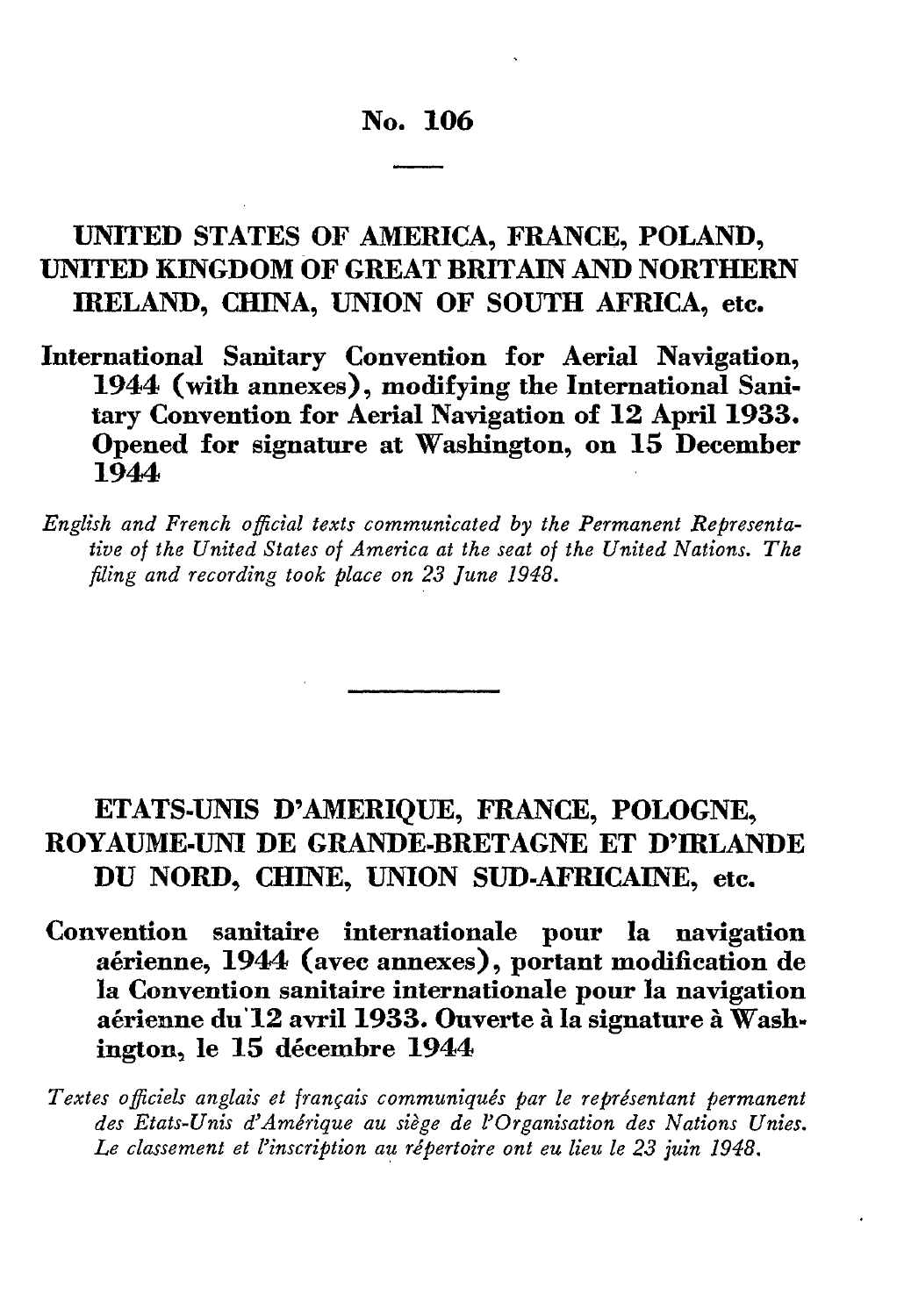# No. 106. INTERNATIONAL SANITARY CONVENTION<sup>1</sup> FOR AERIAL NAVIGATION, 1944, MODIFYING THE INTER NATIONAL SANITARY CONVENTION NAVIGATION OF 12 APRIL 1933.<sup>2</sup> OPENED FOR SIGNA-TURE AT WASHINGTON, ON 15 DECEMBER 19443

The Governments signatory hereto,

Considering that the International Office of Public Health created by the Agreement signed at Rome on December 9,  $1907<sup>4</sup>$  is unable for the time being to carry out effectively all of the duties and functions assigned to it in the Annex to that Agreement; in the International Sanitary Convention, 1926<sup>5</sup>; in the International Sanitary Convention for Aerial Navigation, 1933; and in other Conventions or Agreements relating to the public health;

Having entrusted the task of solving this temporary problem by the prepa ration of emergency agreements and arrangements for the notification of epidemic diseases and for uniformity in quarantine regulations to the United Nations Relief and Rehabilitation Administration (hereinafter referred to as *UNRRA},*  in accordance with Resolution No. 8 (2) adopted by the Council of UNRRA at its First Session, without prejudice however to the status of the International Office of Public Health which it is hoped will be able at the expiry of the present Convention to resume the above-mentioned duties and functions; and having received the recommendations of the UNRRA in this connection;

Having agreed that, in regard to the American Republics, the Pan American Sanitary Bureau shall continue to act as the general coordinating sanitary agency,

' League of Nations, *Treaty Series,* Volume CLXI, page 65 ; Volume CLXXXI, page 430 ; Volume CLXXXV, page 430; Volume CXCVI, page 426, and Volume CXGVII, page 351.

See page 179 of this volume: Protocol to prolong the International Sanitary Convention for Acrial Navigation, 1944, modifying the International Sanitary Convention for Acrial Navigation of 12 April 1933. Opened for signature at Washington on 23 April 1946.

<sup>4</sup> British and Foreign State Papers, Volume 100, page 466. See also: Protocol concerning the *Office international d'hygiène publique*, signed at New York, on 22 July 1946—United Nations, Treaty Series, Volume 9, page 66; Volume 12, page 417; Volume 13, page 474; Volume 14, page 491; Volume 15, page 447, and page 365 of this volume.

' League of Nations, *Treaty Series,* Volume LXXVIII, page 229 ; Volume XCII, page 409 ; Volume CIV, page 513; Volume CVII, page 524; Volume CLXXII, page 411, and Volume CXCVIII, page 205.

<sup>1</sup> Came into force on 15 January 1945 by the signature on behalf of ten Governments, in accordance with article XVIII. For the list of parties, see page 294 of this volume.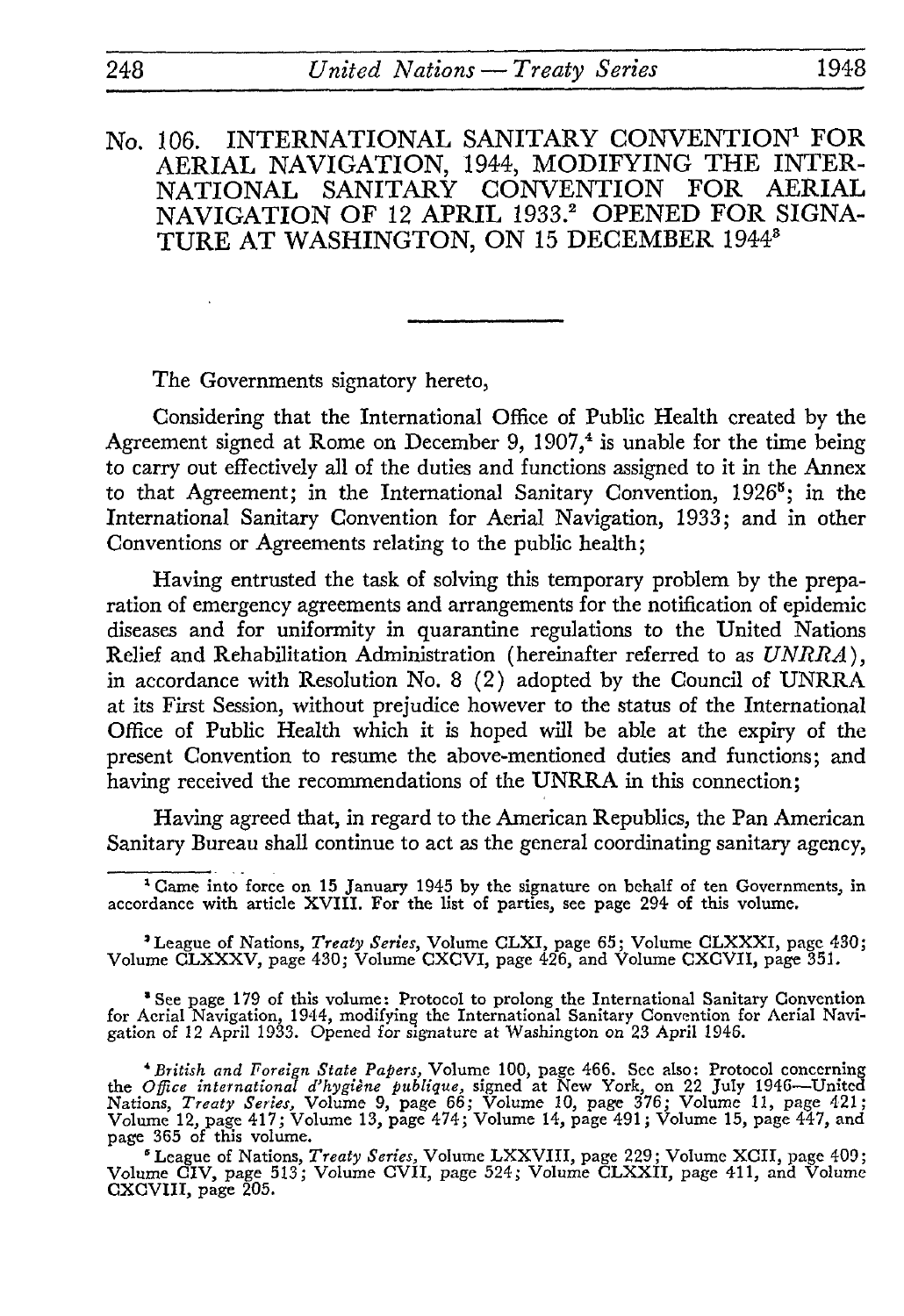including the general collection and distribution of sanitary information to and from the said Republics, as specified in the Pan American Sanitary Code and recognized heretofore by the International Office of Public Health;

Desiring also to modify as between themselves the provisions of the Inter national Sanitary Convention for Aerial Navigation signed at The Hague on April 12, 1933 (hereinafter referred to as *the 1933 Convention)* in the light of the present-day conditions which call for special measures to prevent the spread by air across frontiers of epidemic or other communicable diseases;

Have decided to conclude a Convention for these purposes, have agreed that, whereas the authentic text of the 1933 Convention is in the French language, the present Convention shall be in English and in French, both texts being equally authentic, and have accordingly appointed the undersigned plenipotentiaries who, having communicated their full powers, found in good and due form, have agreed that the 1933 Convention shall be amended as follows:

## *Article I*

All references made in the 1933 Convention to the International Office of Public Health shall be read as references to UNRRA.

### *Article II*

*The second paragraph of Article 1, subparagraph VI,* shall be deleted and the following substituted:

The word *surveillance* means that persons are not isolated, that they may move about freely, but that the sanitary authorities of the place or places to which they are proceeding are notified of their coming. They may be subjected in the places of arrival to a medical examination and such inquiries as are necessary with a view to ascertaining their state of health; and, in any territory where the competent Contracting Party thinks fit, surveillance may include require ment to report on arrival and afterwards at such intervals during continuance of surveillance as may be specified, to the Health Officer of the city, town, district, or place to which they proceed.

## *Article HI*

*To Article 1* the following definitions shall be added:

VIII. The term *typhus, typhus fever,* or *exanthematous typhus* shall be deemed to relate only to epidemic louse-borne typhus.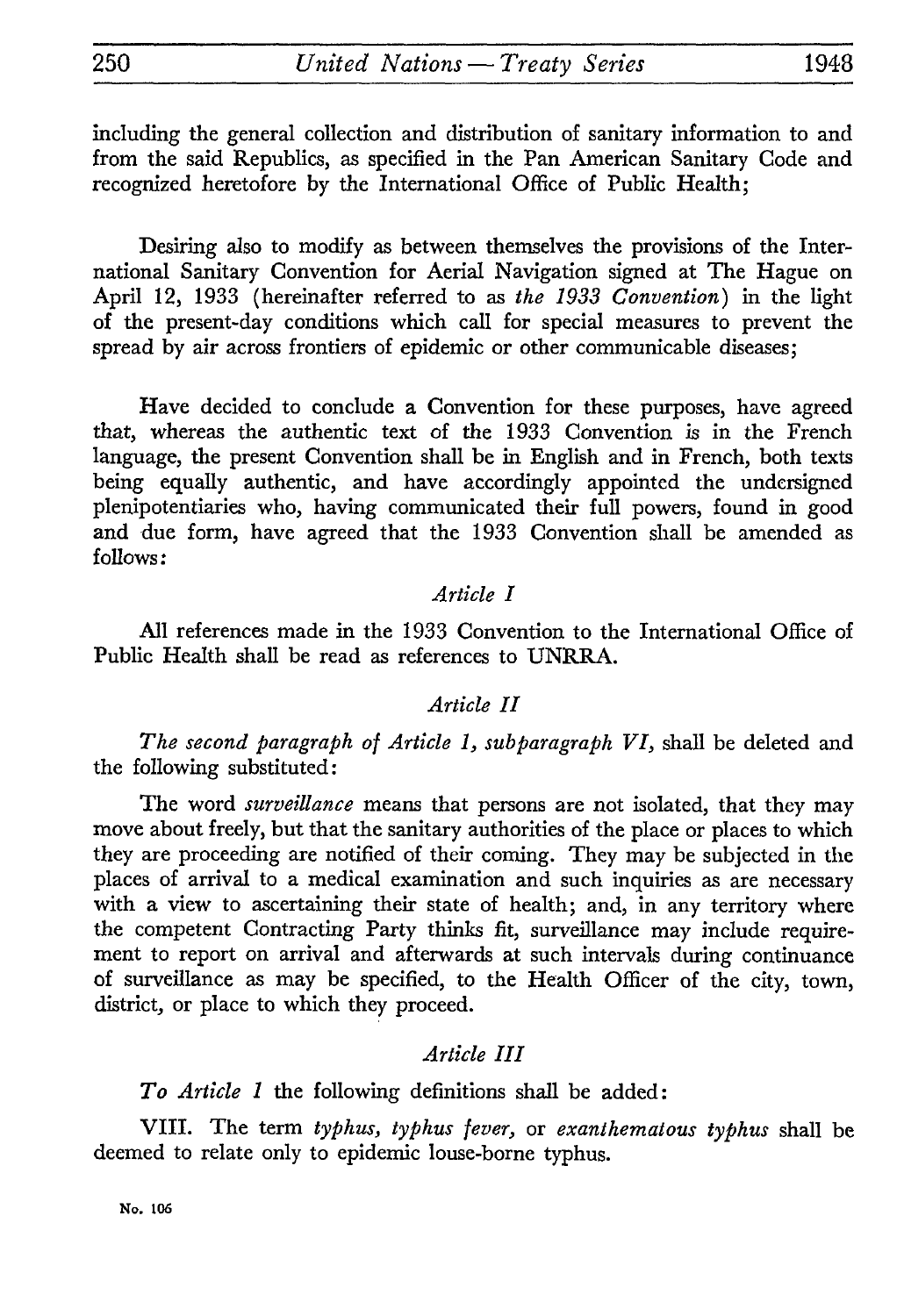IX. An *endemic yellow fever area* is a region in which yellow fever exists in a form recognizable clinically, biologically, or pathologically.

X. *A valid anti-yellow fever inoculation certificate* is one certifying that the bearer has been inoculated against yellow fever, with a vaccine and by a method approved by UNRRA, if there have elapsed :

- (1) More than 10 days and less than four years from the date of the inoculation.
- (2) Less than 4 years from the date of a re-inoculation performed within 4 years of the previous inoculation.
- (3) More than 10 days and less than 4 years from the date of re-inocula tion performed after an interval of more than 4 years.

XI. The term *Stegomyia (A'edes aegypti)* shall be deemed to include *Aëdes aegypti* and any potential mosquito vectors of yellow fever.

## *Article IV*

*Article 9* shall be deleted and the following substituted:

(1) All passengers traveling by aircraft on international flight shall, on or just before arrival at the point of final disembarkation, or, if required, at any aerodrome where the journey is broken, complete a Personal Declaration of Origin and Health.

(2) The Commander of an aircraft on international flight shall, on or just before the arrival of the aircraft at the first authorized aerodrome in the country of entry, complete an Aircraft Declaration of Health to be handed to the aerodrome authority on arrival, and may be required to produce certificates concerning sanitary measures which such Declaration states were undergone by the aircraft before departure or at stopping places in application of the 1933 Convention as hereby amended.

(3) Aircraft shall not be required to carry Bills of Health.

(4) The Contracting Parties will, so far as possible, adopt the International Forms of Aircraft Declaration of Health, Personal Declaration of Origin and Health, and Certificates of Inoculation or Vaccination against cholera, typhus, and smallpox, respectively, annexed hereto.\*

<sup>\*</sup>With regard to yellow fever see Article XI (6).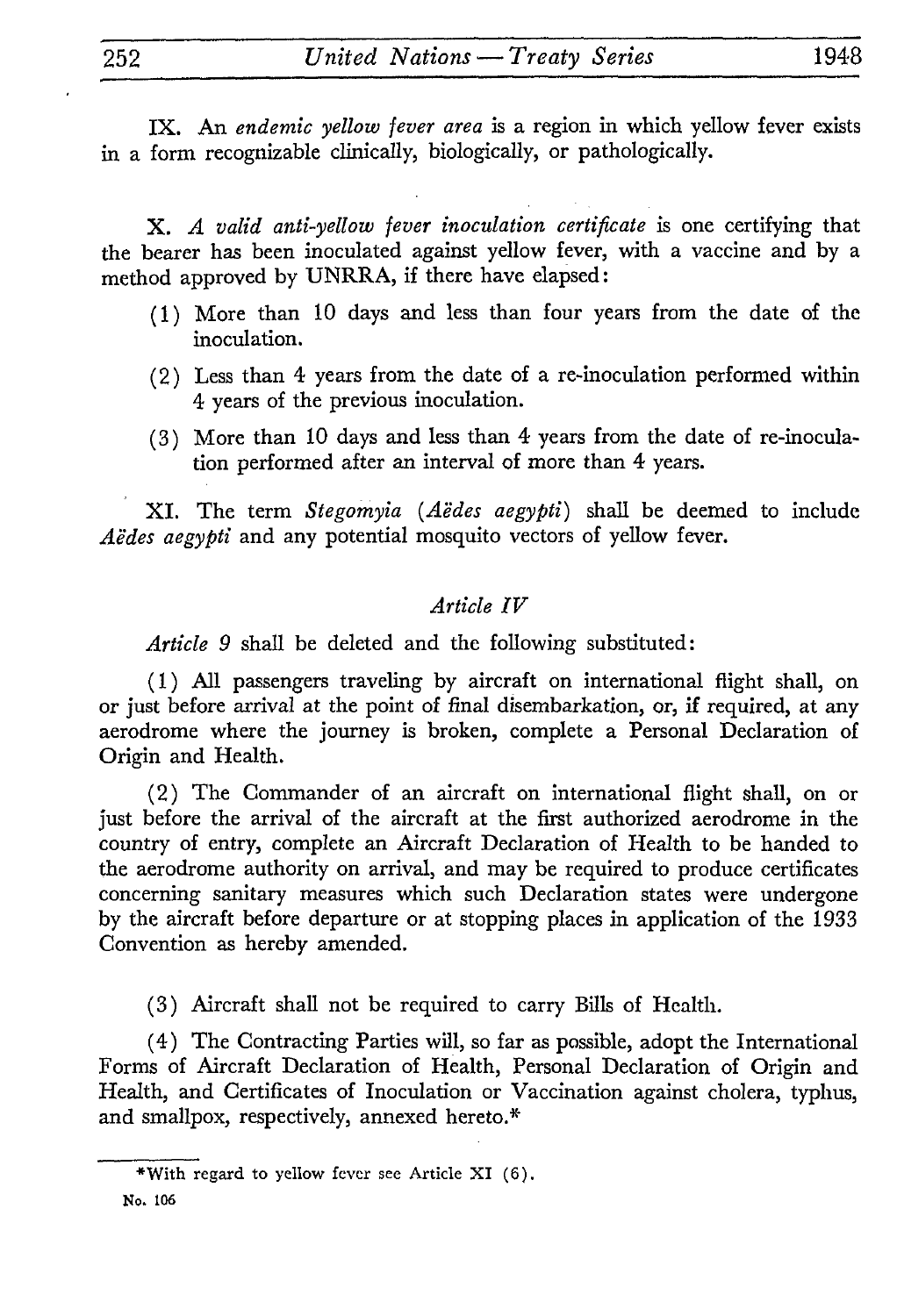#### *Article V*

### *To Article 13* the following shall be added:

Further, the embarkation of persons who do not present adequate sanitary guarantees may be prohibited, until the sanitary measures—delousing, disinfection of clothing, etc., or any other measures that are, in the opinion of the sanitary authority, necessary to prevent the carriage of the disease by aircraft, have been carried out.

### *Article VI*

*To Article 16* after "sanitary measures" at the end of the first paragraph the words "including cleansing" shall be added.

#### *Article VII*

*Article 20* shall be deleted and the following substituted:

(1) Each Contracting Party shall immediately notify, by the most rapid means, the other Contracting Parties and UNRRA of:

- *(a)* The first recognized case of plague, cholera, or yellow fever discovered in its territory.
- *(b)* The first recognized case of plague, cholera, or yellow fever which occurs outside the limits of local areas already affected.
- $(c)$  The existence of an epidemic of typhus or of smallpox.

(2) Every notification prescribed above shall be accompanied, or very prompty followed, by detailed information as to:

- *(a)* The place where the disease has appeared.
- (6) The date of its appearance, its source, and its type (including reports of pathological examinations as soon as available).
- $(c)$  The number of recognized cases and the number of deaths.
- *(d)* The extent of the local area or areas affected.
- *(e)* In the case of plague, the existence of that disease, or of an unusual mortality, among rodents (including reports of bacteriological examina tions as soon as available).
- $(f)$  In the case of cholera, the number of germ carriers when any have been discovered.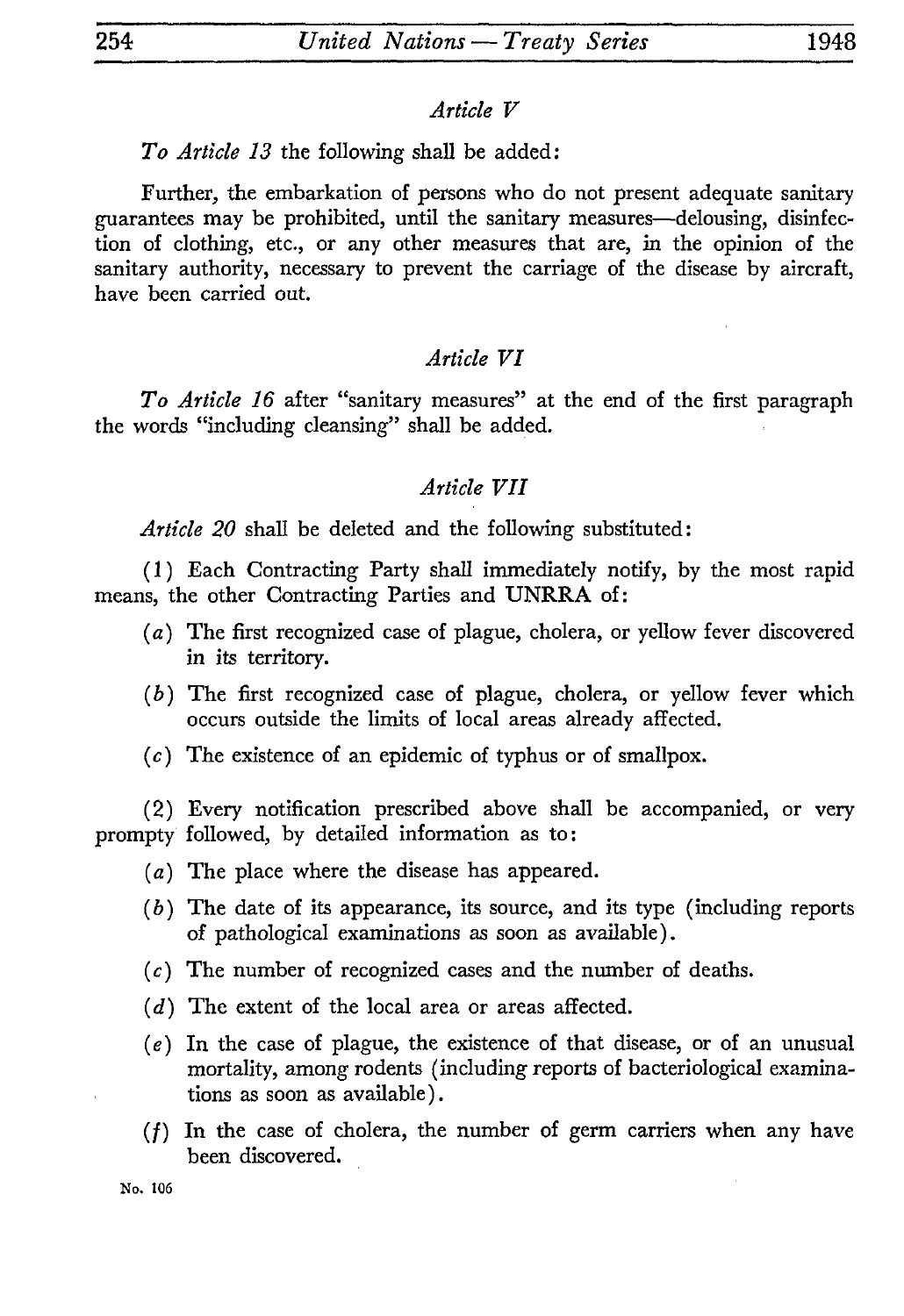(g) In the case of yellow fever, the presence and relative prevalence (index) of *Stegomyia (Aedes aegypti}.*

*(h)* The measures taken.

(3) Each Contracting Party shall, in addition to the diseases specifically mentioned in Article 18 of the 1933 Convention, to wit, plague, cholera, yellow fever, typhus, and smallpox, notify outbreaks of such other communicable diseases as, in the opinion of UNRRA, constitute a menace to other countries by their spread or potential spread across frontiers and shall keep UNRRA regularly informed of the course of the disease.

(4) In addition to the formal notification required by paragraphs (1), (2), and (3) above, the Contracting Parties shall, so far as possible, send to UNRRA at regular intervals notifications of other communicable diseases notified in their countries.

(5) The Contracting Parties shall make the necessary arrangements with UNRRA for giving prompt information to all the governments concerned of the outbreak in any country of a disease which, in the opinion of UNRRA, constitutes a menace to other countries and of the measures which are being taken to prevent the spread of the disease across frontiers by aircraft.

(6) The notifications contemplated in paragraphs (1) and (2) of this Article are to be addressed to the diplomatic missions, or, failing them, to con sular offices in the capital of the infected country and shall be held at the dis position of consular offices established in its territory.

(7) These notifications shall also be addressed to UNRRA which shall communicate them immediately to all diplomatic missions, or failing them, to the consulates in London or Washington as well as to the principal public health authorities of the participating countries. Those prescribed under paragraphs (1) and (2) of this Article shall be transmitted by telegraph or radio.

(8) The appropriate health authority of each Contracting Party shall transmit to the sanitary and authorized aerodromes of its country or within its jurisdiction all information contained in the epidemiological notifications and communications received from UNRRA (and the regional bureaus with which it has made agreements for this purpose) in execution of the provisions of the International Sanitary Convention of June 21, 1926 which may affect the exercise of sanitary control in those aerodromes.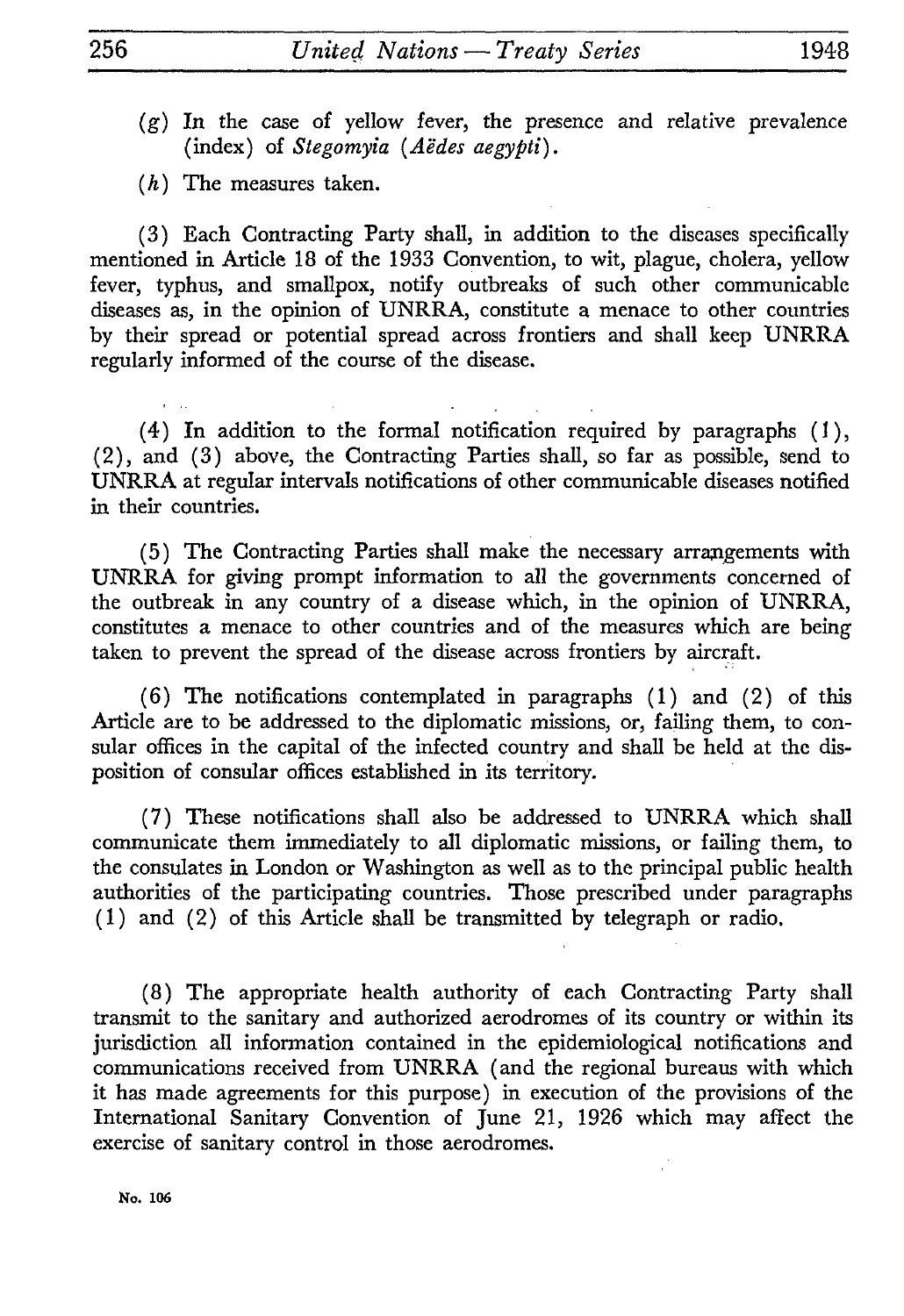(9) In order to facilitate the prompt and scrupulous fulfilment of the foregoing provisions, the Contracting Parties shall ensure priority for all com munications which may enable UNRRA rapidly to appraise the situation con cerning the outbreak of a disease and to inform governments in order that they may take appropriate measures against the spread of the disease across their frontiers.

## *Article VIII*

*The second paragraph of Article 32* shall be deleted.

## *Article IX*

In Article 34, paragraph (b), the following shall be inserted after subparagraph (3) :

(4) The Contracting Parties shall give favorable consideration to the inoculation against typhus of all persons on board exposed to risk.

*Sub-paragraphs (4) and* (5) *of Article 34* shall be renumbered (5) and (6) respectively.

### *Article X*

*Article 35 (b)* (3) shall be deleted and the following substituted:

(3) Other persons reasonably suspected to have been exposed to infection and who, in the opinion of the sanitary authority, are not sufficiently protected by recent vaccination, or by a previous attack of smallpox, may be subjected to vaccination or to observation or to surveillance, or to vaccination followed by observation or surveillance, the period of observation or surveillance being specified according to the circumstances, but in any event not exceeding 14 days, reckoned from the date of arrival of the aircraft.

*The find paragraph of Article 35* shall be deleted and the following substi tuted:

For the purpose of this Article "recent vaccination" shall be taken as meaning evidence of successful vaccination not more than 3 years or less than 14 days previously, or evidence of an immune reaction.

## *Article XI*

*Article 36* shall be deleted and the following substituted:

The Contracting Parties agree: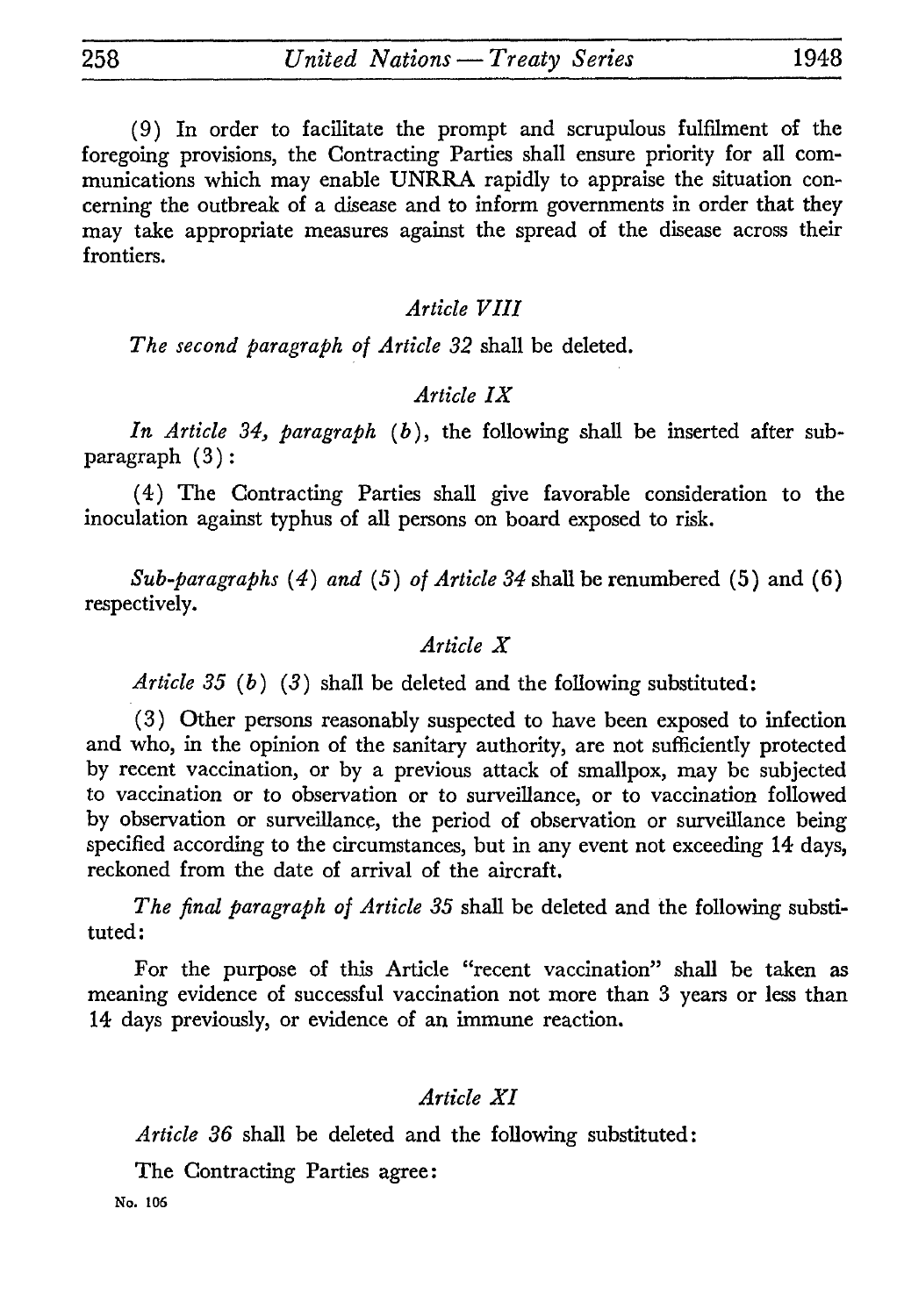( 1 ) That persons suffering, or suspected to be suffering, from yellow fever shall not be allowed to embark on aircraft on international flight.

(2) That they will take all possible measures to establish the existence or non-existence of yellow fever within their territories. For this purpose, in terri tories where endemicity of yellow fever is suspected, in cases where the person dies within 10 days from the onset of any undiagnosed febrile illness, it is important that a specimen of liver tissue be taken, if necessary by viscerotome, for histopathological examination. In endemic areas a sample of blood for a yellow fever immunity test should, in addition, wherever possible, be taken from all persons suffering from an undiagnosed fever, and if the cause of the fever remains doubtful and the patient recovers, a second sample should be collected at the end of the third week from the onset of illness.

(3) For the purpose of quarantine control, UNRRA in consultation with the governments concerned and, as regards the Western Hemisphere, with the Pan American Sanitary Bureau, shall define the boundaries of endemic yellow fever areas.

(4) That they shall use their best endeavors to secure that all persons who are likely to land in an endemic yellow fever area shall be inoculated against yellow fever 10 days before arrival in the area and that, so long as such persons remain in the area, they shall be re-inoculated every 4 years.

(5) (a) That inoculation against yellow fever shall be required for all regular staff employees and crews using authorized aerodromes situated in endemic yellow fever areas.

( *b* ) That in areas in which yellow fever does not exist, but in which there may be conditions permitting of its development, inoculation of such personnel is recommended.

(6) That all persons inoculated in compliance with the provisions of paragraphs (4) and (5) of this Article shall be furnished with and carry an Inoculation Certificate signed by the officer carrying out the inoculation. This certificate shall conform to the International Form of Certificate of Inoculation against yellow fever annexed hereto.

(7) That persons in possession of a valid anti-yellow fever inoculation certificate shall not for the purpose of the control of yellow fever be subjected to quarantine restrictions.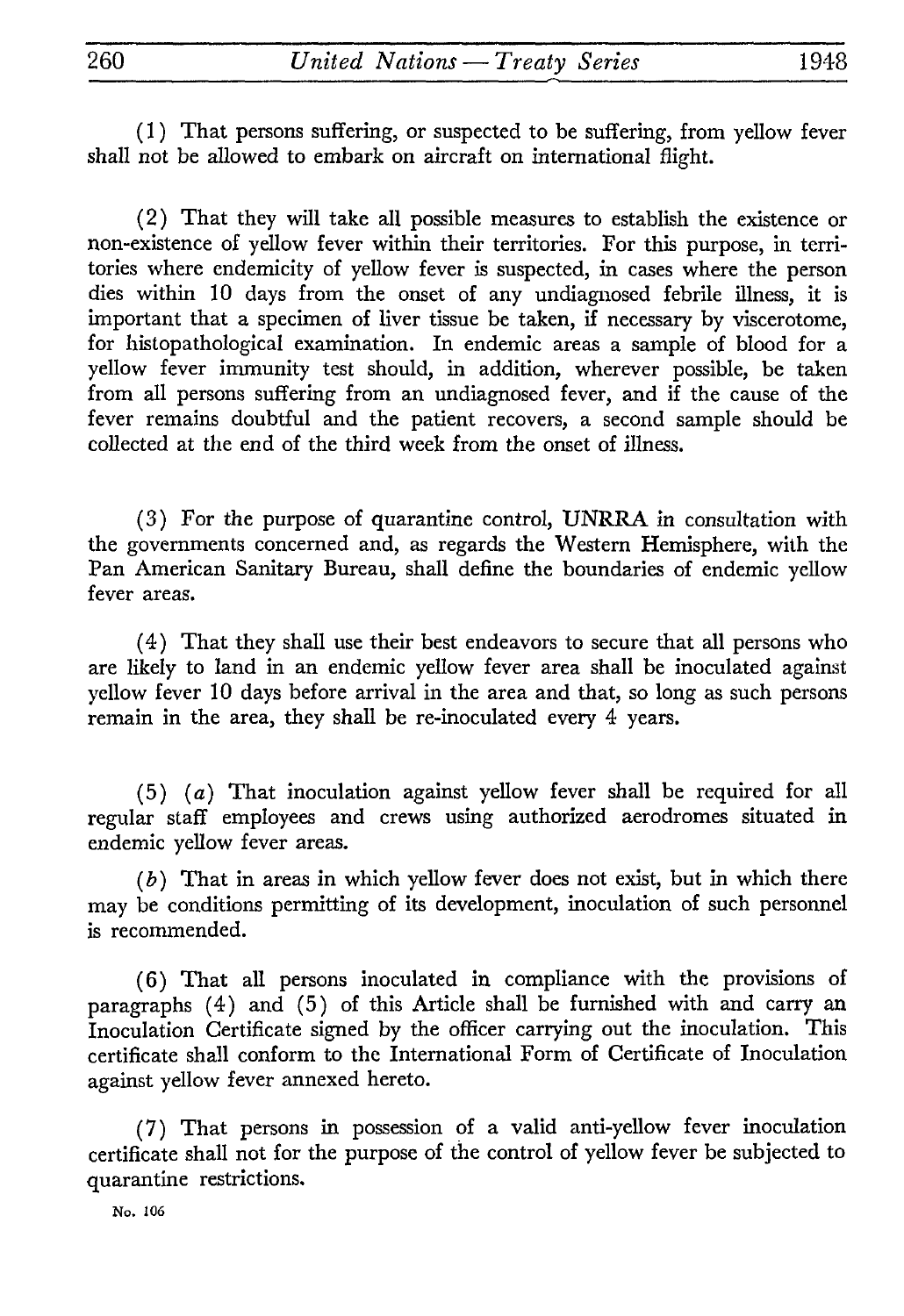(8) That in place of a valid anti-yellow fever inoculation certificate, a certificate that the bearer has recovered from an attack of yellow fever and that his blood contains immune bodies against yellow fever, as proved by a test carried out by an institute regularly carrying out biological tests for yellow fever and approved for this purpose by the government of the country concerned, will be accepted.

(9) That any person not in possession of a valid anti-yellow fever inocula tion certificate shall be considered to have been exposed to the risk of contracting yellow fever during the period of his stay in an endemic yellow fever area.

(10) That UNRRA shall lay down standards with which yellow fever vaccine shall conform.

(11) That they will make arrangements to test at frequent intervals the activity of the yellow fever immunizing vaccine in use in order to ensure that its immunizing properties are satisfactory, and for this purpose agree that UNRRA in consultation with the governments concerned and, as regards the Western Hemisphere, with the Pan American Sanitary Bureau, shall designate from time to time institutes which are approved for the carrying out of such tests.

## *Article XII*

*Article 38* shall be deleted and the following substituted:

Notwithstanding Article 4 of the 1933 Convention, every aerodrome which receives aircraft to which the 1933 Convention as amended applies (Article 1, I, second paragraph) and which is situated in a region, that is to say, a part of a territory, in which yellow fever exists in a form clinically, biologically, or patho logically recognizable shall be made a sanitary aerodrome as defined in the 1933 Convention, and in addition, shall be:

(1) situated at an adequate distance from the nearest inhabited center;\*

(2) provided with arrangements for a water supply completely protected against mosquitoes, and kept as free as possible from mosquitoes by systematic measures for the suppression of breeding places and the destruction of the insects in all stages of development;

<sup>\*</sup>For the purpose of mosquito control the perimeter of the aerodrome should be defined as the line enclosing the area containing the aerodrome buildings and any land used or intended to be used for the parking of aircraft. A building-free zone of 400 meters should be maintained around the perimeter of all ae endemic yellow fever areas.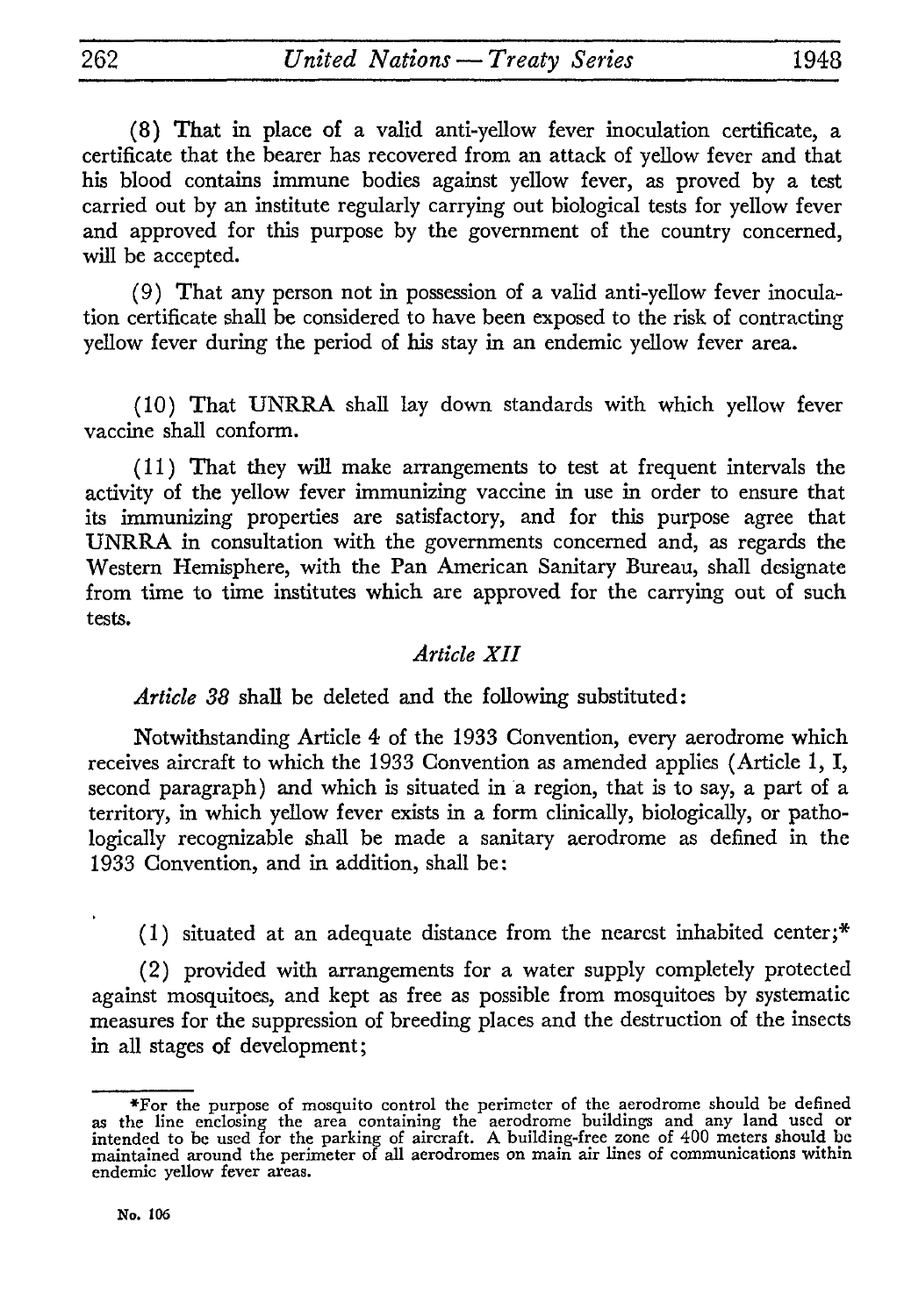(3) provided with mosquito-proofed dwellings for the crews of the aircraft and for the staff of the aerodrome;

(4) provided with a mosquito-proofed dwelling in which passengers can be accommodated or hospitalized.

With a view to the elimination of insect vectors of yellow fever, the Con tracting Parties will render and maintain free from such vectors  $(a)$  aerodromes and their surroundings in endemic yellow fever areas, and *(b)* aerodromes not situated in endemic yellow fever areas but exposed to the risk of the introduction of the disease.

As an immediate precaution against the carriage of vectors of yellow fever, disinsectization of aircraft shall be carried out at each aerodrome within an endemic yellow fever area, particularly on departure from the last aerodrome in an endemic yellow fever area.

Health authorities in any territory within an endemic yellow fever area shall be at liberty to impose such quarantine restrictions against other territories within that area as may be authorized by the 1933 Convention as hereby amended. Detention of healthy passengers and crews not carrying valid Inocu lation Certificates shall not be carried out at the aerodrome of departure. They shall be permitted to depart, the necessary quarantine measures being carried out at the first aerodrome of arrival in an area at risk.

# *Article XIII*

*Articles 39 to 46* inclusive shall be deleted.\*

### *Article XIV*

*Article 47* shall be deleted, and the following substituted:

( 1 ) In territories in which yellow fever does not exist, but in which there may be conditions which permit of its development:

*(a)* authorized aerodromes shall conform to the requirements set forth in Article 38 of the 1933 Convention as hereby amended;

<sup>\*</sup>In view of the deletion of Article 40, compliance with the requirements of Article 38 as amended shall no longer cause aerodromes situated in an endemic yellow fever area to be regarded as "antiamaril aerodromes" and sepa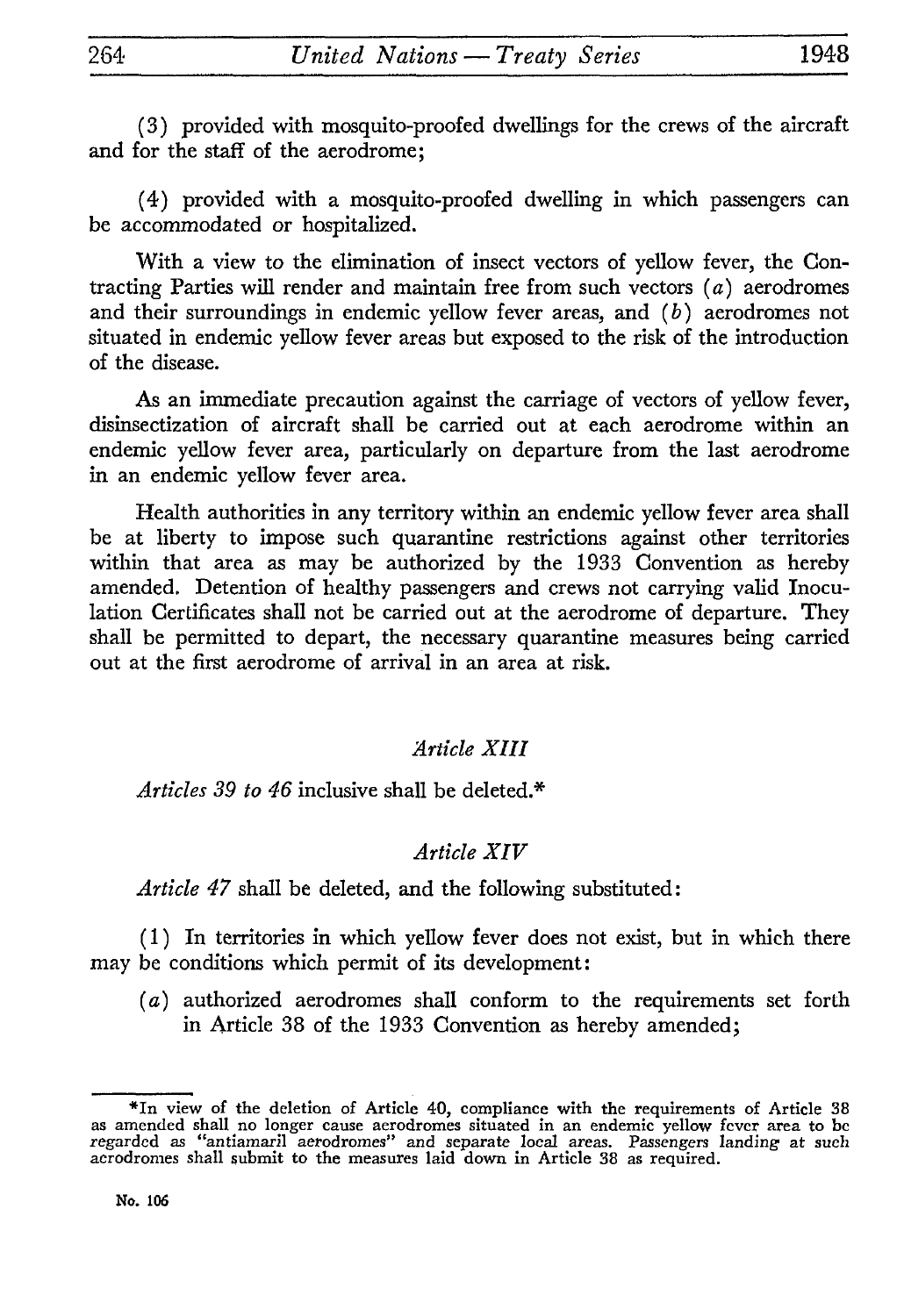*(b)* upon arrival at the first aerodrome of call aircraft which have pro ceeded from endemic yellow fever areas shall be disinsected.

(2) All persons traveling by air from an endemic yellow fever area to one in which yellow fever does not exist but in which there may be conditions which permit of its development, shall be dealt with in the following manner, at the first stopping place in the latter area:

- (a) if they are in possession of a valid anti-yellow fever inoculation certifi cate they shall be allowed to proceed without any quarantine restric tions with respect to yellow fever;
- *(b)* if they are not in possession of a valid anti-yellow fever inoculation certificate, they may be isolated in properly screened quarters until the certificate becomes valid or until 6 days have elapsed, whichever is the lesser.

(3) Notwithstanding the preceding provisions of this Article, the Con tracting Parties may (but only in the most exceptional cases) issue Certificates of Urgency to non-inoculated persons whose unobstructed passage is absolutely and immediately essential on grounds of high policy, certifying that a passage without hindrance to the bearer of the Certificate is urgently necessary.

The precise form and method of issue of the Certificate and the nature of the certifying authority shall be a matter for arrangement and communication between governments concerned.

The Contracting Parties undertake to grant unimpeded passage to bearers of such Certificates but the movements of such Certificate holders will, whenever possible, be restricted during stops on air routes to adequately screened quarters which will not be left except to re-enter the aircraft.

## *Article XV*

*The first line of Article 51* shall be altered to read "The following measures may be taken on arrival:".

## *Article XVI*

*Article 53* shall be deleted, and the following substituted :

Persons who, on their arrival at an aerodrome, are considered, under the terms of Part III of the 1933 Convention as hereby amended, liable to sur-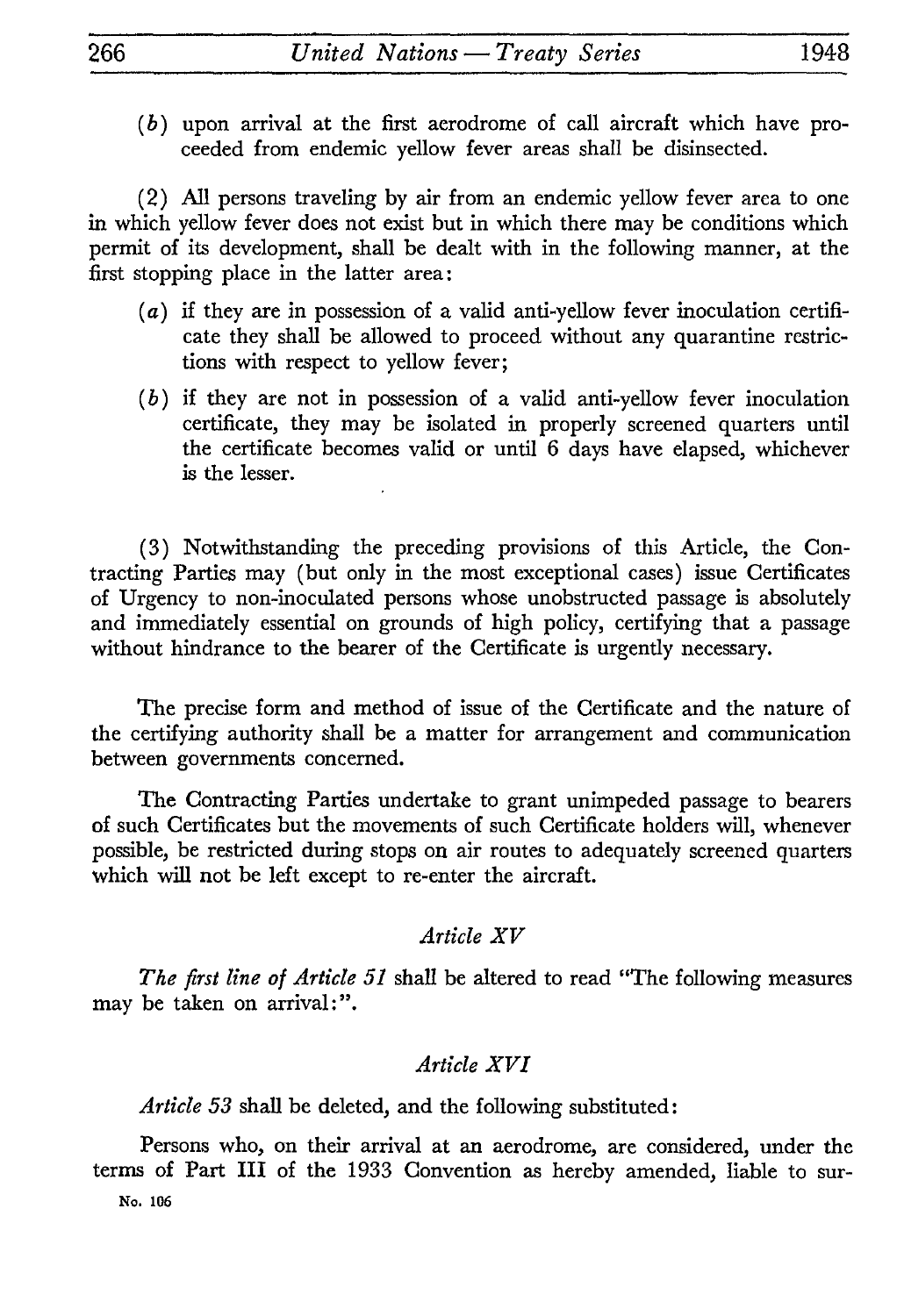veillance\* up to the expiration of the period of incubation of the disease, may nevertheless continue the voyage, on condition that the fact is notified to the authorities of subsequent landing places and of the place of arrival by some method sufficient to secure that they can be subjected to medical inspection in any subsequent aerodromes on the route.

Persons who are liable to observation\* under the terms of Article 26 of the 1933 Convention shall not be authorized, until the expiration of the period of incubation, to continue their voyage except, in the case of diseases other than yellow fever, with the approval of the sanitary authorities of the next stopping place.

## *Article XVII*

*The first paragraph of Article 54* shall be deleted and the following substi tuted:

In applying sanitary measures to an aircraft coming from an infected local area, the sanitary authority of each aerodrome shall, to the greatest possible extent, take into account all measures which have already been applied to the aircraft, in another sanitary aerodrome abroad or in the same country, and which are duly noted in the Aircraft Declaration of Health referred to in Article IV of the present Convention.

### *To Article 54* the following paragraph shall be added:

In view of the special risk of conveying insect vectors of malaria and other diseases by aircraft on international flight, all such aircraft leaving affected areas will be disinsected. Notwithstanding the terms of Article 54 of the 1933 Convention as hereby amended, further disinsectization of the aircraft on or before arrival may be required if there is reason to suspect the importation of insect vectors.

- *(b)* if the risk of the introduction of infection into the country is considered to be excep tionally serious ; or
- *(c)* if the person who would be subject to surveillance cannot furnish adequate sanitary guarantees.

<sup>\*!</sup>N ALL CASES where this Convention provides for surveillance, surveillance may not be replaced by observation except

<sup>(</sup>a) in circumstances in which it would not be practicable to carry out surveillance with sufficient thoroughness *;* or

Persons under observation or surveillance shall submit themselves to any examination which the competent sanitary authority may consider necessary.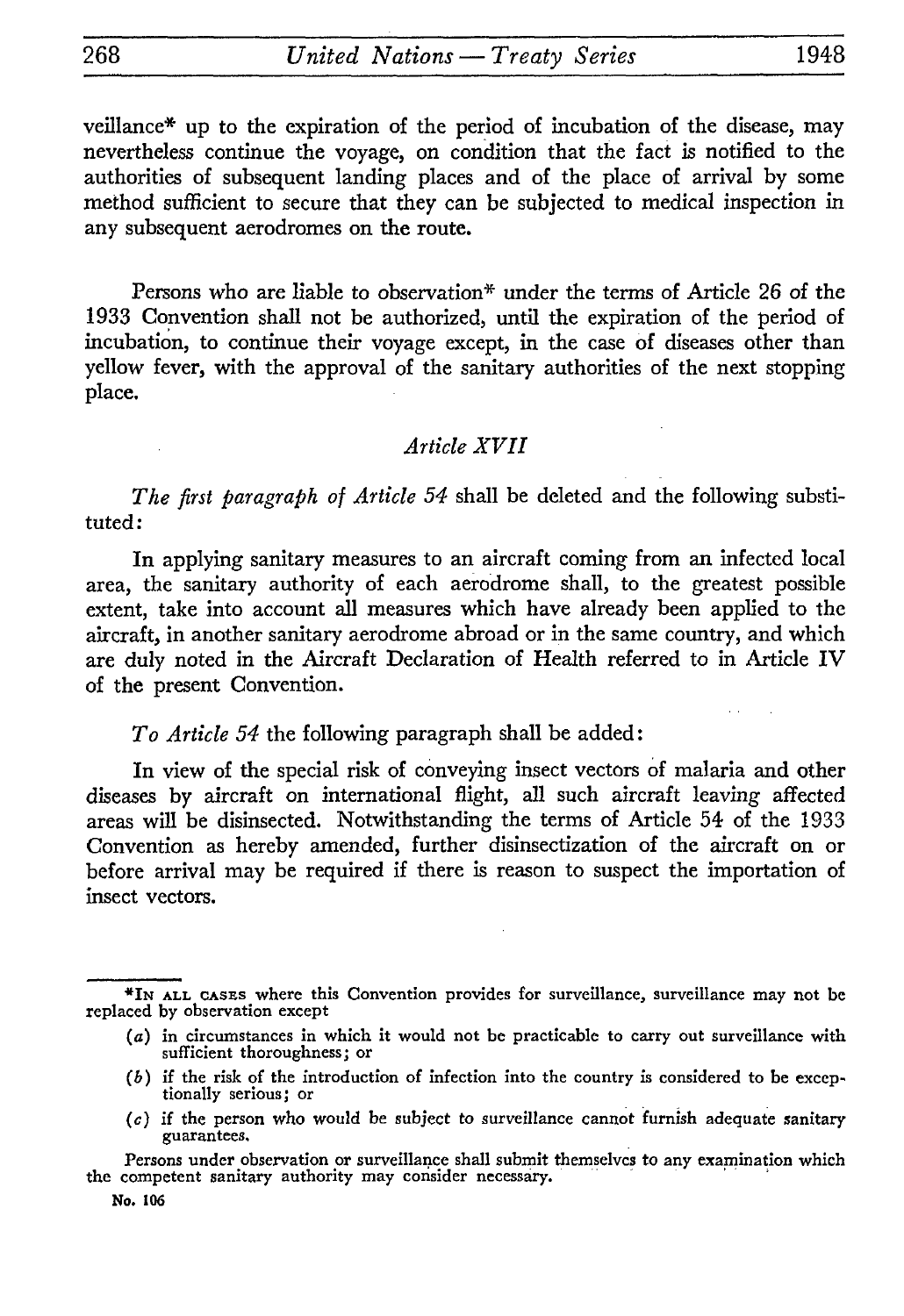And the Contracting Parties have further agreed as follows:

## *Article XVIII*

The present Convention shall come into force as soon as it has been signed or acceded to on behalf of ten or more governments.

## *Article XIX*

The present Convention shall supplement and be read as one with the 1933 Convention, which as hereby amended remains in full force between the Con tracting Parties, and whenever any provision of the 1933 Convention contains a reference to another provision, the reference shall be deemed to be a reference to that provision as modified by any amendments effected thereto by the present Convention.

### *Article XX*

After January 15, 1945 the present Convention shall be open to accession by any government not a signatory. Accessions shall be notified in writing to the Government of the United States of America.

Accessions notified after the entry into force of the present Convention shall become effective with respect to each government upon the notification of its accession.

## *Article XXI*

Any Contracting Party may on signature or accession declare that the present Convention does not apply to all or any of its colonies, overseas terri tories, territories under its protection, suzerainty, or authority, or territories in respect of which it exercises a mandate. The present Convention may at any time thereafter be applied to any such territory by notification in writing to the Government of the United States of America, and the Convention shall apply to the territory concerned from the date of the receipt of the notification by the Government of the United States of America.

## *Article XXII*

The Government of the United States of America shall give notice in writing to governments parties to the 1933 Convention and to governments parties to the present Convention, of all signatures and accessions to the present Con vention and of all notifications regarding the territories to which the present Con vention is to be applied.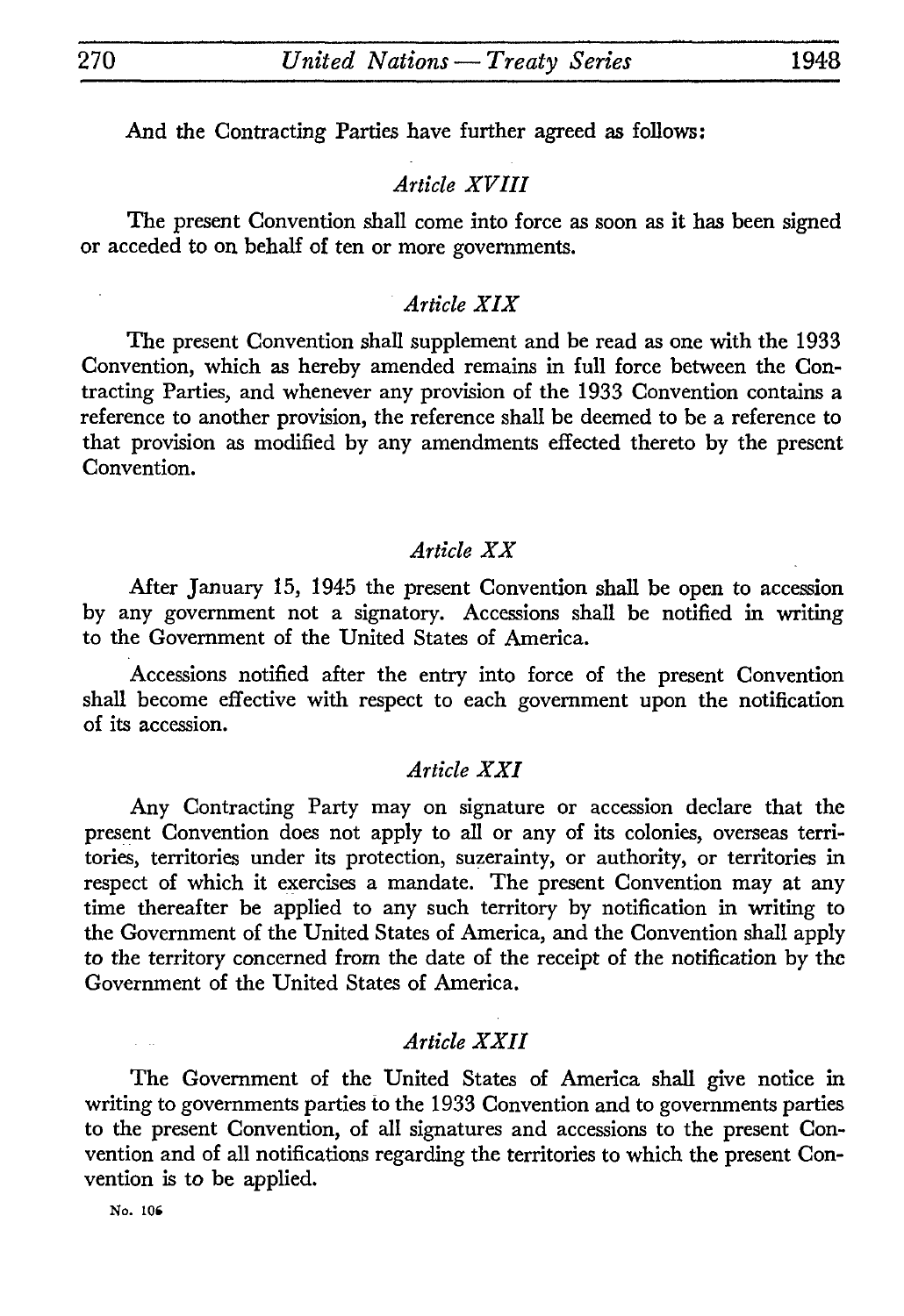## *Article XXIII*

The present Convention shall remain in force<sup>1</sup> as to each Contracting Party until either

- (1) such Party shall become bound by a further Convention amending or superseding the 1933 Convention, or
- (2) the expiration of eighteen months from the date on which the present Convention enters into force,

whichever shall be the earlier.

## *Article XXIV*

The original of the present Convention shall be deposited in the archives of the Government of the United States of America and shall be opened for signature at Washington on December 15, 1944, where it shall remain open for signature until January 15, 1945. Certified copies hereof shall be furnished by the Government of the United States of America to each of the governments on behalf of which this Convention is signed or acceded to and to each of the governments parties to the 1933 Convention.

IN WITNESS WHEREOF, the undersigned plenipotentiaries, having deposited their full powers, found to be in due and proper form, sign the present Con vention in the English and French languages, both texts being equally authentic, on behalf of their respective governments, on the dates appearing opposite their signatures.

<sup>&#</sup>x27;See page 179 of this volume: Protocol to prolong the International Sanitary Convention for Aerial Navigation, 1944, modifying the International Sanitary Convention for Aerial Navi gation of 12 April 1933. Opened for signature at Washington, on 23 April 1946.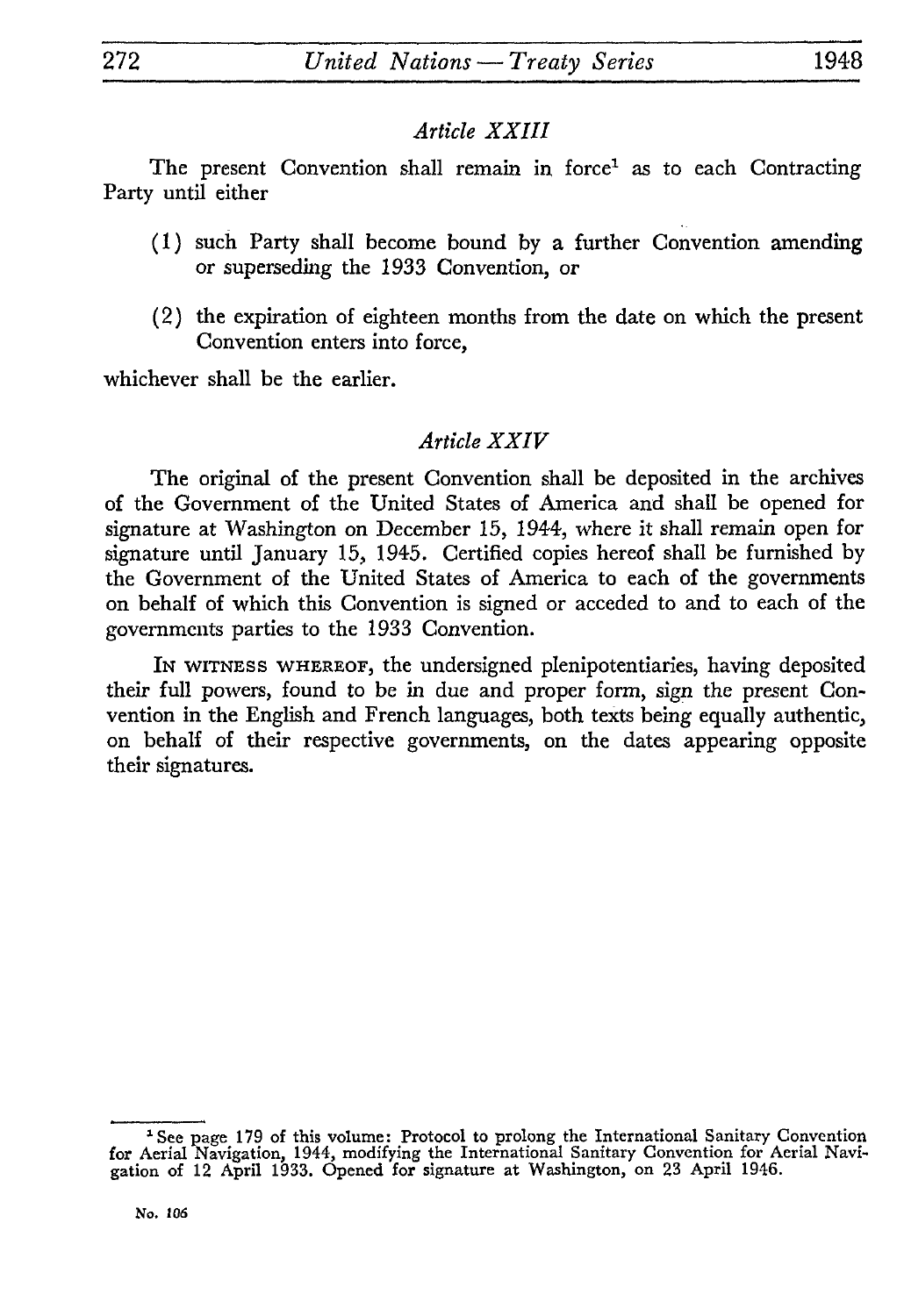FOR THE FRENCH REPUBLIC:

André Mayez

FOB POLAHD:

January 5, 1945

January 5, 1946

FOR THE UNITED KINGDOM OF GREAT BRITAIN AND NORTHERN IRELAND:

At the time of signing the present Convention I declare that my signature does not cover any of the territories referred to in Article Twenty-One of the International Sanitary Convention for Aerial Navigation, 1944 W

Halifax

January 5, 1945

FOR THE UNITED STATES OF AMERICA:



January 5, 1945

ZOB CHINA:

Lü.

January 11, 1945

1 Au moment de signer la présente Convention, je déclare que ma signature n'engage aucun des territoires mentionnés à l'article vingt et un de la Convention sanitaire internatio nale de 1944 pour la navigation aérienne.

3 Sous réserve de ratification.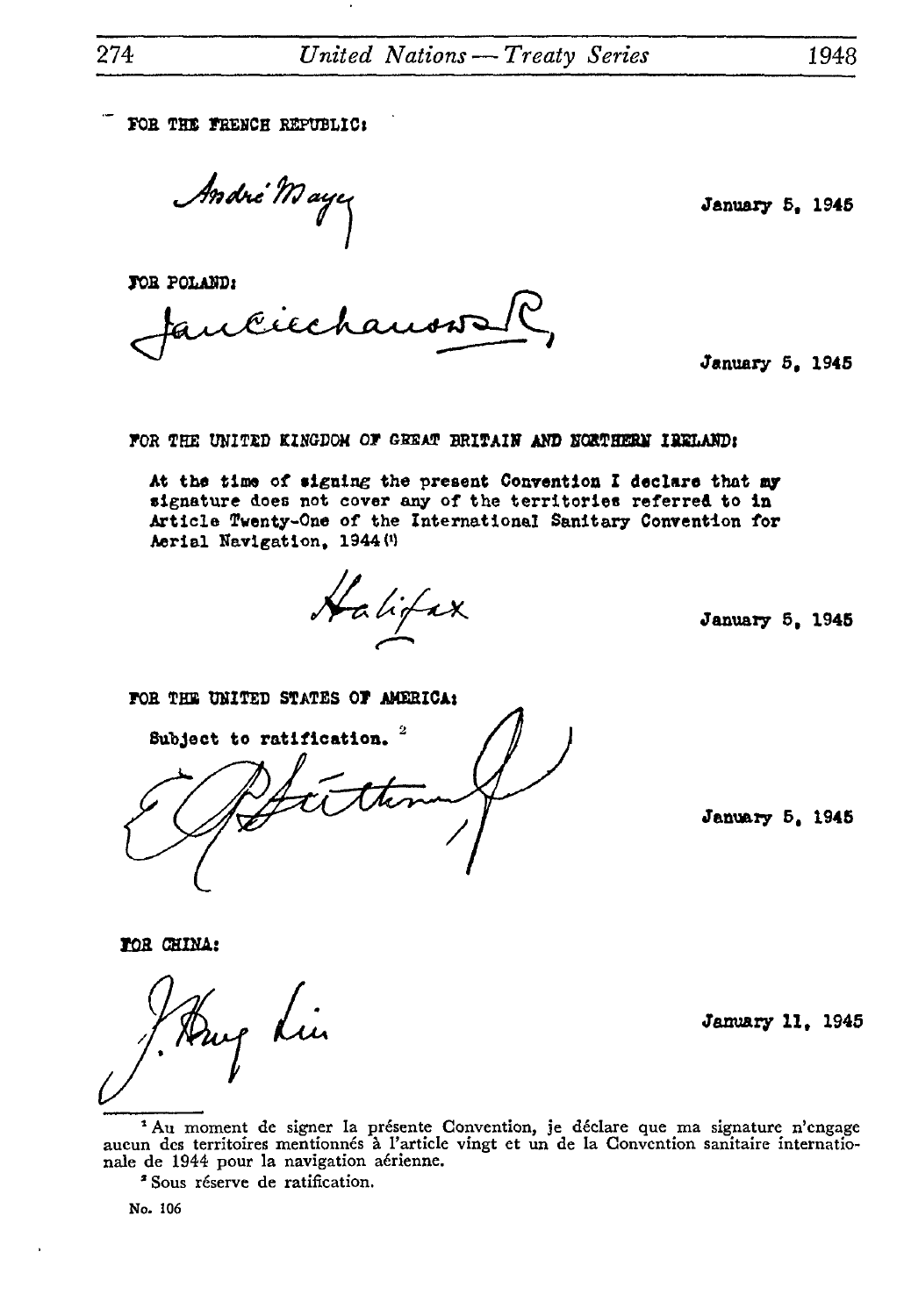TOR THE UNION OF SOUTH AFRICAR

January 13, 1945

FOR EGYPT:

With the following reservations:

1. That this signature does not affect in any way the relations of the Egyptian Government with the International Office of Public Health, Paris, or its obligations toward the Regional Office at Alexandria;

2. That this convention is subject to ratification by the Lgyptian Parliament. (1)

January 15, 1945

FOB CANADA:

Subject to ratification.<sup>(3)</sup>

January 15, 1945

化二乙二烷基  $\mathcal{F} \subset \mathcal{F}^{\sharp}_{\mathbf{a}}$ 

fOB CUBA:

Esta Convención, previa la aprobacion del Senado de la Republica, sera ratificada por el Ejecutivo.<sup>(1)</sup>

January 15, 1945

\*Avec les réserves suivantes:

1. Que la présente signature n'affecte en rien les relations du Gouvernement de l'Egypte avec l'Office international d'hygiène publique, à Paris, ni ses obligations envers le bureau régional d'Alexandrie;

2. Que la présente Convention est soumise à la ratification du Parlement égyptien. "Sous réserve de ratification.

'Subject to approval by the Senate of the 'La présente Convention, lorsqu'elle aura Republic, this Convention will be ratified by the Executive.

sera ratifiée par l'Exécutif.

N« 106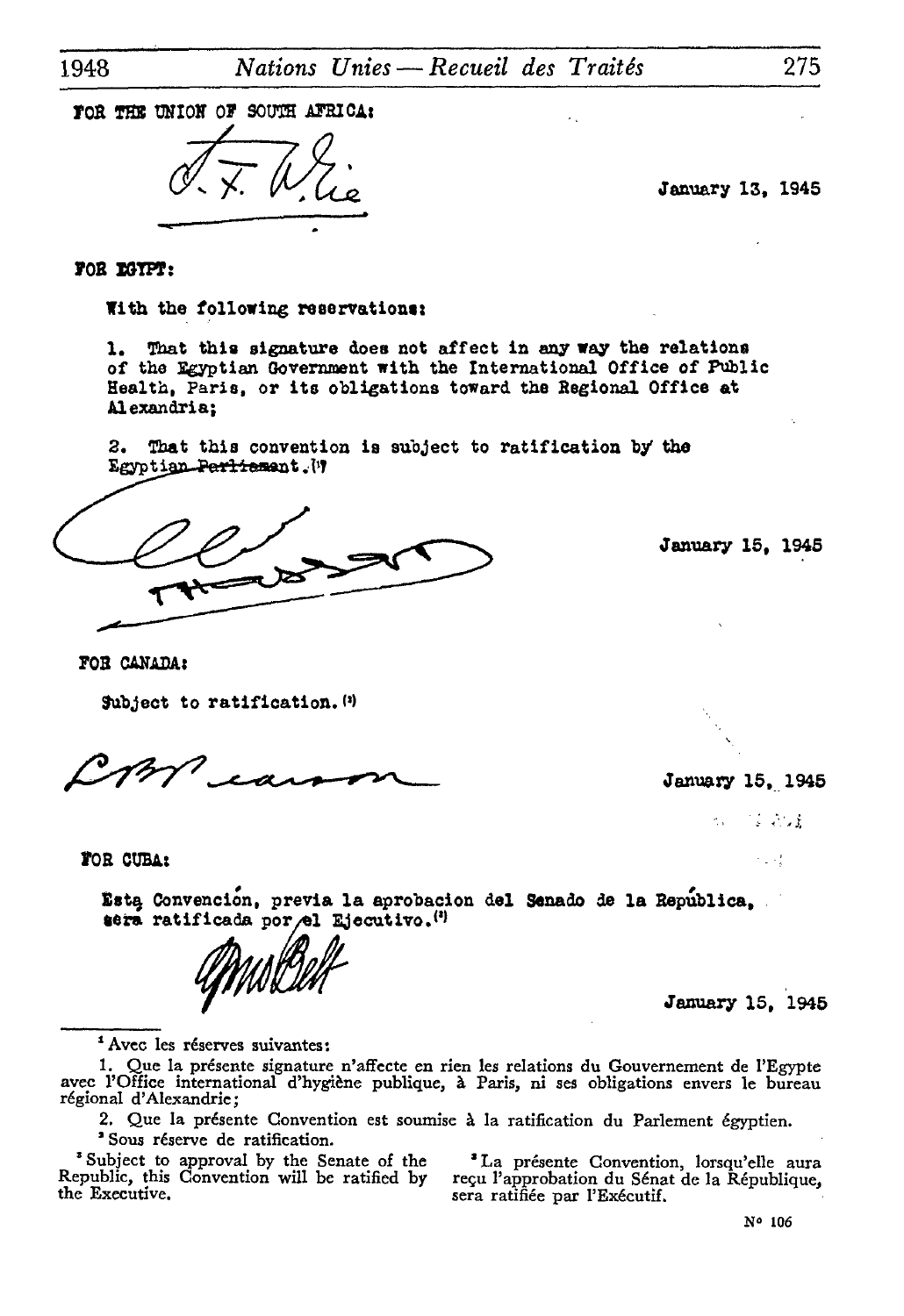FOR LUXEMBOURG:

*f £^^'* January 15, 1945

January 15, 1945

*f* January 15, 1945

FOB 2CUADOB:

por:<br>*f c*/

FOR GREECE: *•c^^e^ftrjftr"\*\*-^!!?-^-}*

FOR HONDUR

January 15, 1945

January 15, 1945

 $1.111$ 

dure is subject to the approval of the National la République, ces actes seront soumis à la<br>Congress. sanction préalable du Congrès national.

*n*

TOR HAITI:

"Avec les réserves suivantes:

Congress.<br>
<sup>2</sup> Subject to ratification.<br>
<sup>2</sup> Sous réserve de ratification.

1. Que la présente Convention est signée *ad référendum;*

*2.* Que, si l'application de ladite Convention était incompatible avec le respect des règles du Code sanitaire panaméricain de La Havane, le Pérou donnerait la préférence à ces dernières.

NO 106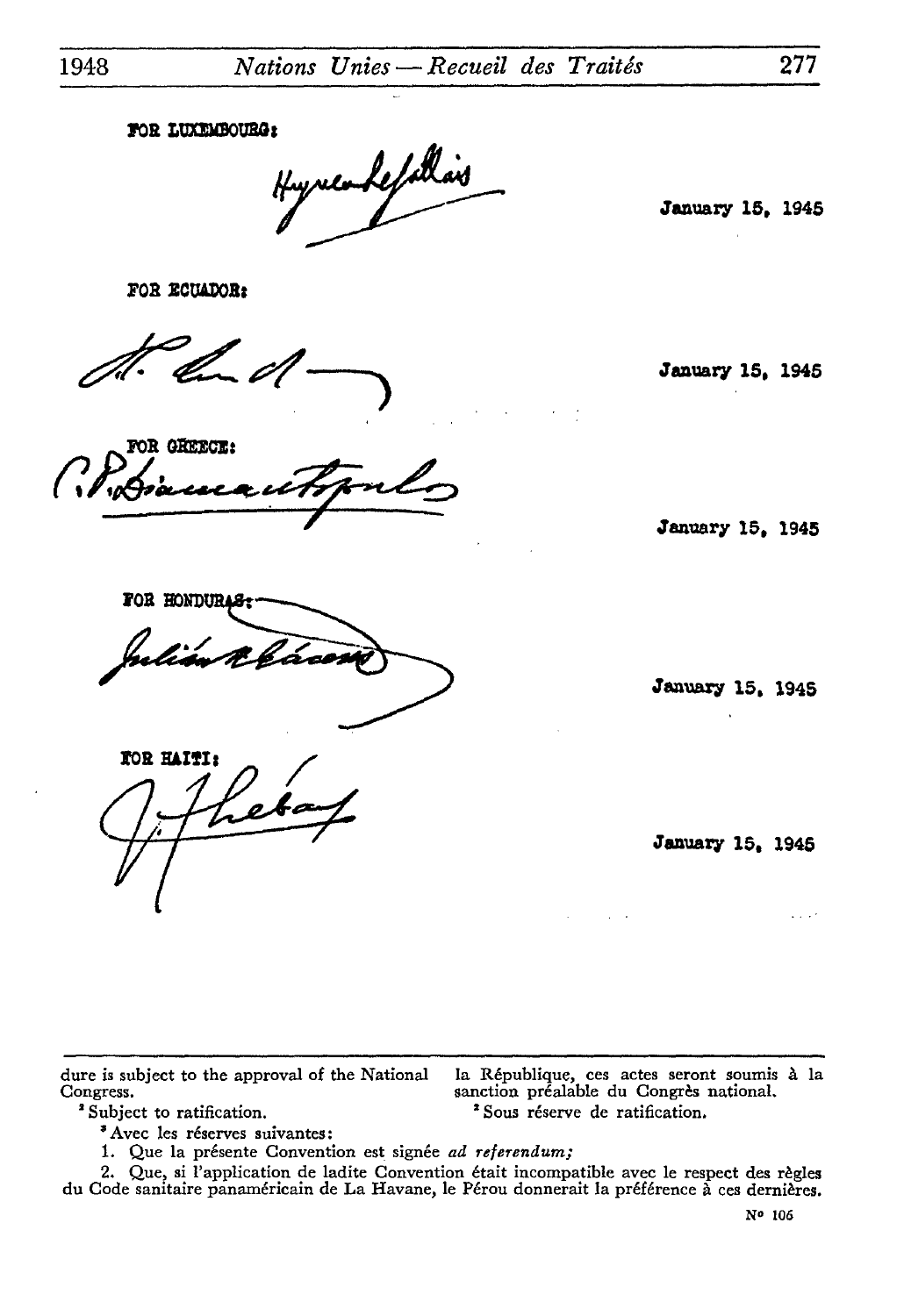### LIST OF FORMS ATTACHED

- 1. Aircraft Declaration of Health.
- 2. Personal Declaration of Origin and Health.
- 3. International Certificate of Inoculation Against Cholera.
- 4. International Certificate of Inoculation Against Yellow Fever.
- 5. International Certificate of Immunity Against Yellow Fever.
- 6. International Certificate of Inoculation Against Typhus Fever.
- 7. International Certificate of Vaccination Against Smallpox.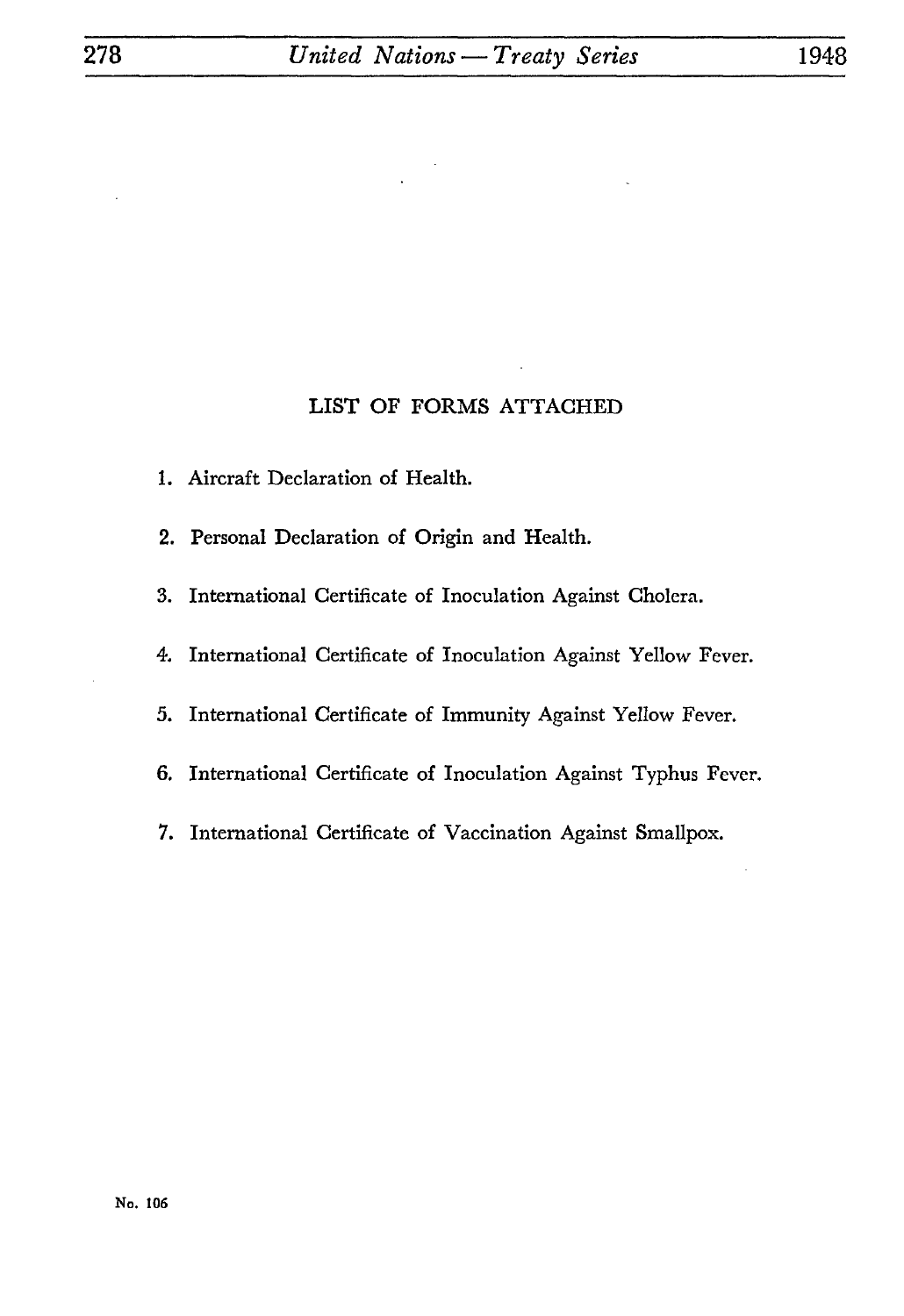# 280 *United Nations — Treaty Series* 1948

International Sanitary Convention for Aerial Navigation, 1944

### AIRCRAFT DECLARATION OF HEALTH (INTERNATIONAL FORM)

*(To be completed by the Commander of an arriving aircraft and handed to the Health Officer of the aerodrome)*

#### Airport of Entry

(1) Aircraft License No. Nationality or Registration Mark

(2) Aerodrome and Date of Departure

(3) Aerodromes at which the aircraft alighted during the voyage and date of departure from each:

| Aerodrome | Date | Aerodrome | Date |  |
|-----------|------|-----------|------|--|
|           |      |           |      |  |
|           |      |           |      |  |

- (4) Number of crew
- (5) Number of passengers
- (6) Number of passengers disembarking
- (7) Has any person left the aircraft during the voyage on account of illness?
- (8) Has there been any case of illness (other than air sickness) during the voyage?
- (9) Has the aircraft been disinsectized? Give particulars of last three disinsectizations.

| By whom | Place | Method | Date |
|---------|-------|--------|------|
|         |       |        |      |
|         |       |        |      |

(10) Have any other sanitary measures been carried out on the aircraft during the voyage?

(11) Have you on board any living animals, birds, insects, bacterial cultures, or viruses?

I declare that the foregoing statements are true and correct to the best of my knowledge and belief.

Date...................... Signature of Commander................................

*Note:* The reverse side of this form may be used by the Health Officer for the record of the disposition of aircraft and passengers.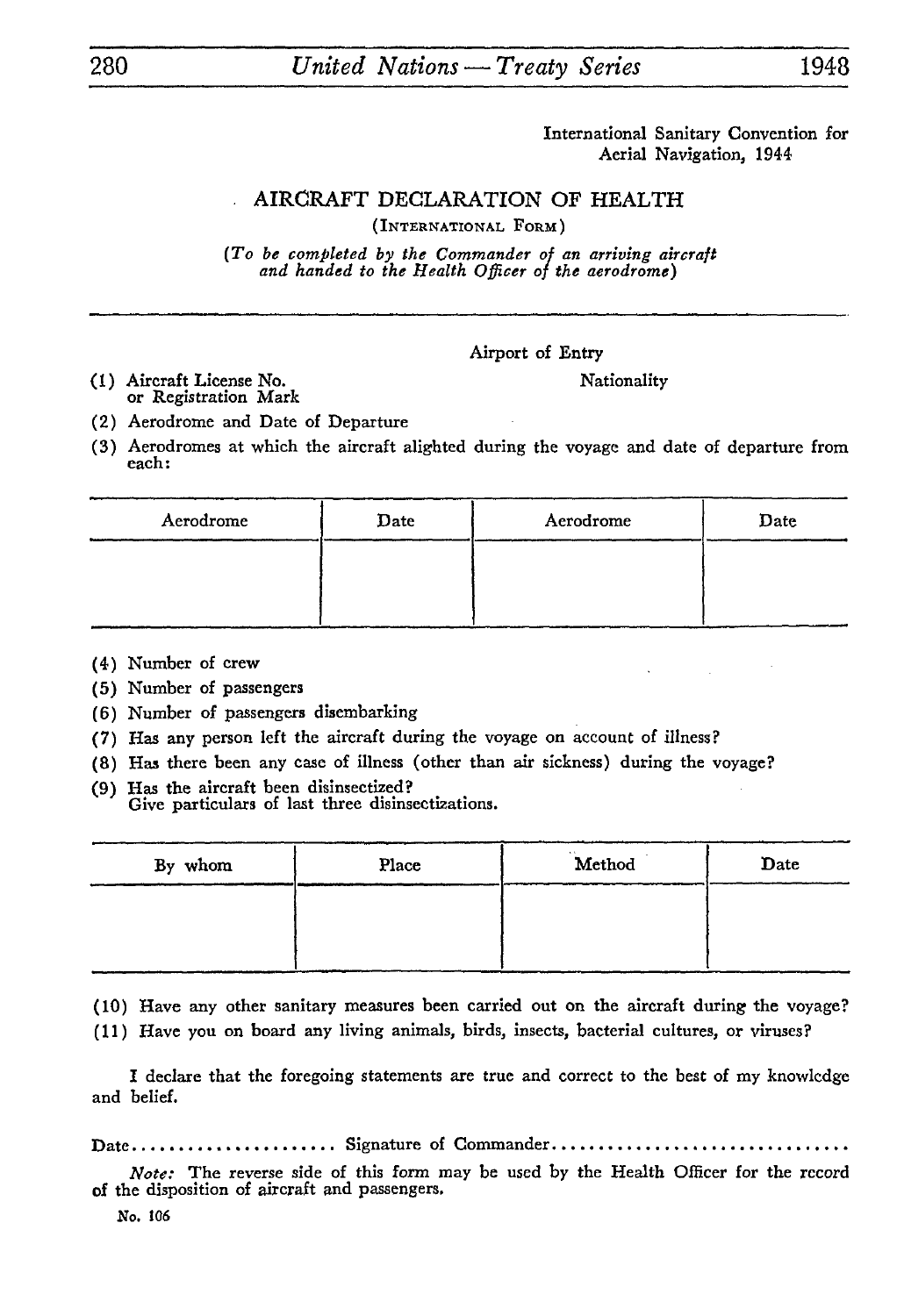# 282\_\_\_\_\_\_\_\_\_*United Nations —Treaty Series\_\_\_\_\_\_\_\_\_*<sup>1948</sup>

International Sanitary Convention for Aerial Navigation, 1944

# PERSONAL DECLARATION OF ORIGIN AND HEALTH (INTERNATIONAL FORM) (For *passengers on aircraft)*

#### Port of Arrival:

- 1. Name in full. ................................................... (BLOCK. LETTERS, Surname first)
- 2. Nationality:
- 3. Passport number:
- 4. Permanent (home) address:
- 5. Precise address to which immediately proceeding:
- 6. State where you spent the fourteen nights prior to arrival in this country:

|                | 8 nights ago   |
|----------------|----------------|
| $2$ nights ago | $9$ nights ago |
| $3$ nights ago | 10 nights ago  |
| $4$ nights ago | 11 nights ago  |
| $5$ nights ago | 12 nights ago  |
| $6$ nights ago | 13 nights ago  |
| 7 nights ago   | 14 nights ago  |

7. I am in possession of a certificate of inoculation or vaccination against:

Cholera Yellow fever Typhus Smallpox

8. I declare that I have had no illness within the past fourteen days except as follows:

 $\epsilon = 1$ 

I declare that the information given above is correct to the best of my knowledge and belief.

|  | Signature: $\ldots \ldots \ldots \ldots \ldots \ldots \ldots \ldots \ldots \ldots \ldots \ldots \ldots$ |  |
|--|---------------------------------------------------------------------------------------------------------|--|
|  |                                                                                                         |  |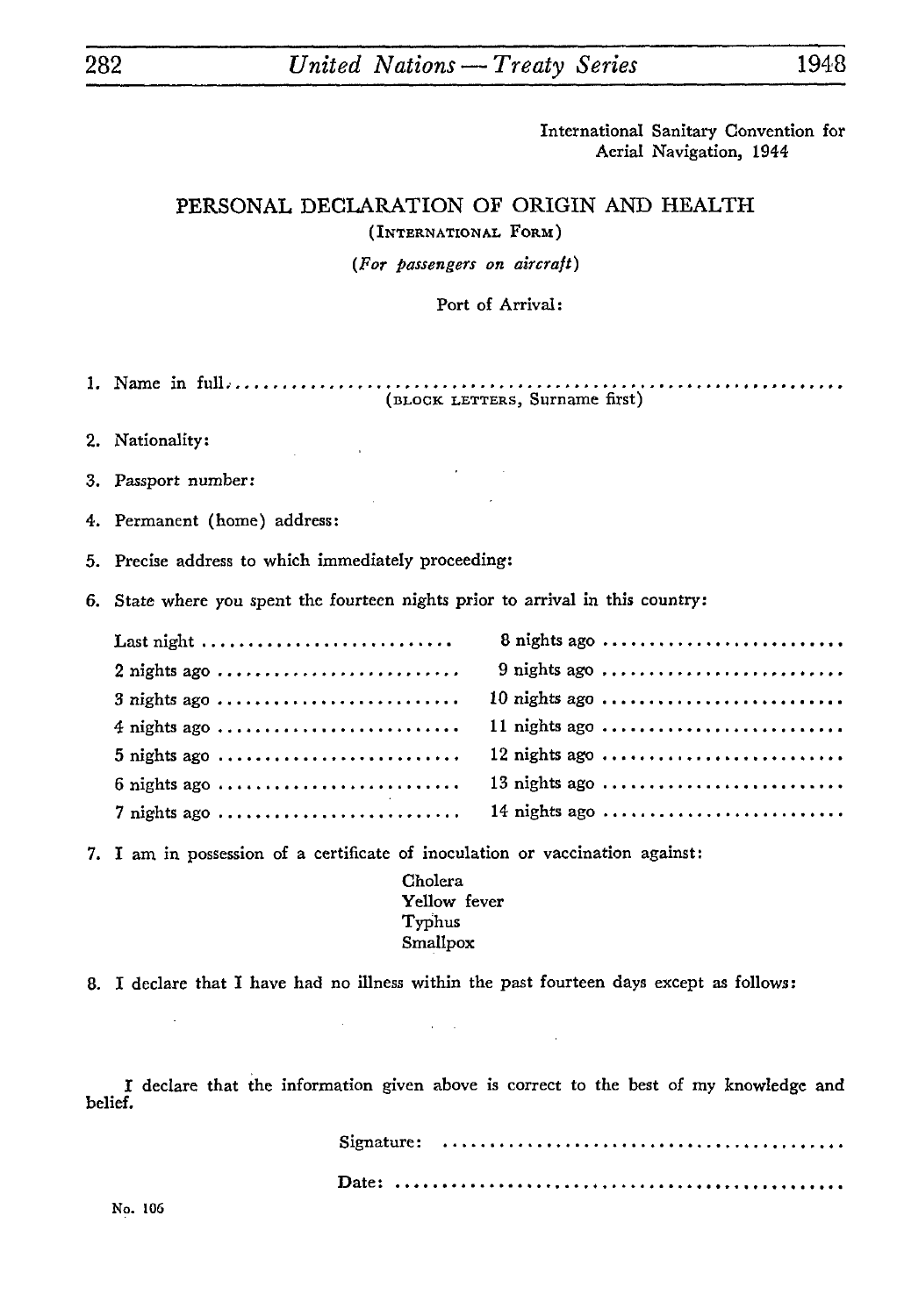## INTERNATIONAL CERTIFICATE OF INOCULATION AGAINST CHOLERA

THIS IS TO CERTIFY THAT .....................................................

(Age...... Sex......) who signature appears below was on the dates indicated inoculated against cholera.

|      |        | Material              | Inoculating Officer |                   |  |  |
|------|--------|-----------------------|---------------------|-------------------|--|--|
| Date | Origin | Batch No.<br>and Type | Signature           | Official<br>Title |  |  |
|      |        |                       |                     |                   |  |  |
|      |        |                       |                     |                   |  |  |

| (Signature of person inoculated) | (Home address) |
|----------------------------------|----------------|
|                                  | (Date)         |

Official Stamp of Inoculating Officer

(This certificate is not valid for more than 6 months from date of issue.)

. . .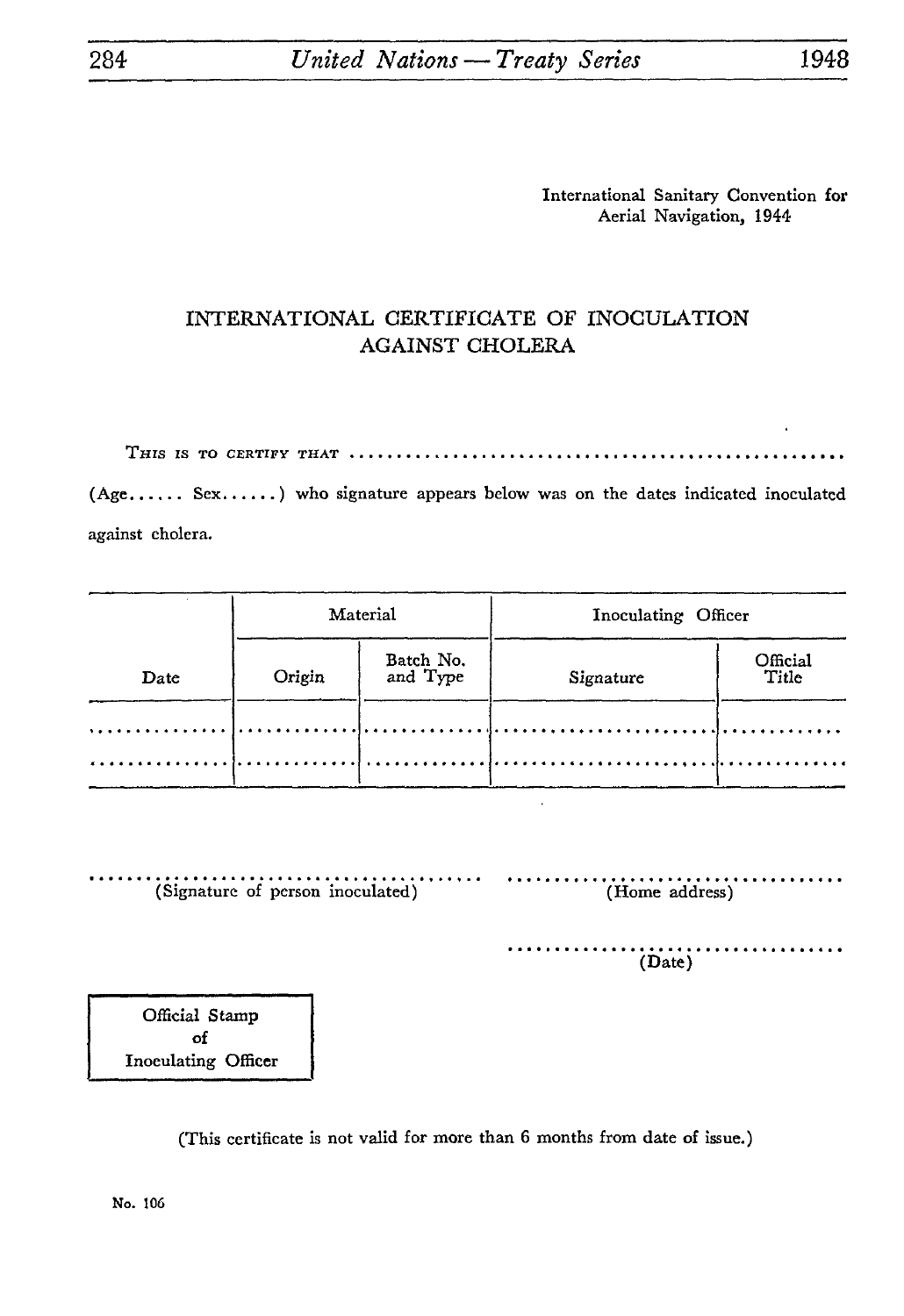## INTERNATIONAL CERTIFICATE OF INOCULATION AGAINST YELLOW FEVER

| (Age Sex) whose signature appears below has this day been inoculated by me |
|----------------------------------------------------------------------------|
| against yellow fever.                                                      |
|                                                                            |
|                                                                            |
|                                                                            |
|                                                                            |

(Signature of person inoculated) (Home address)

Official Stamp of Inoculating Officer

FOOTNOTE:

This certificate is not valid:

- $(a)$  unless the vaccine and the method employed have been approved by UNRRA;
- (6) until 10 days after the date of the inoculation except in the case of persons re-inocu lated within 4 years;
- *(c)* for more that 4 years from the date of the last inoculation.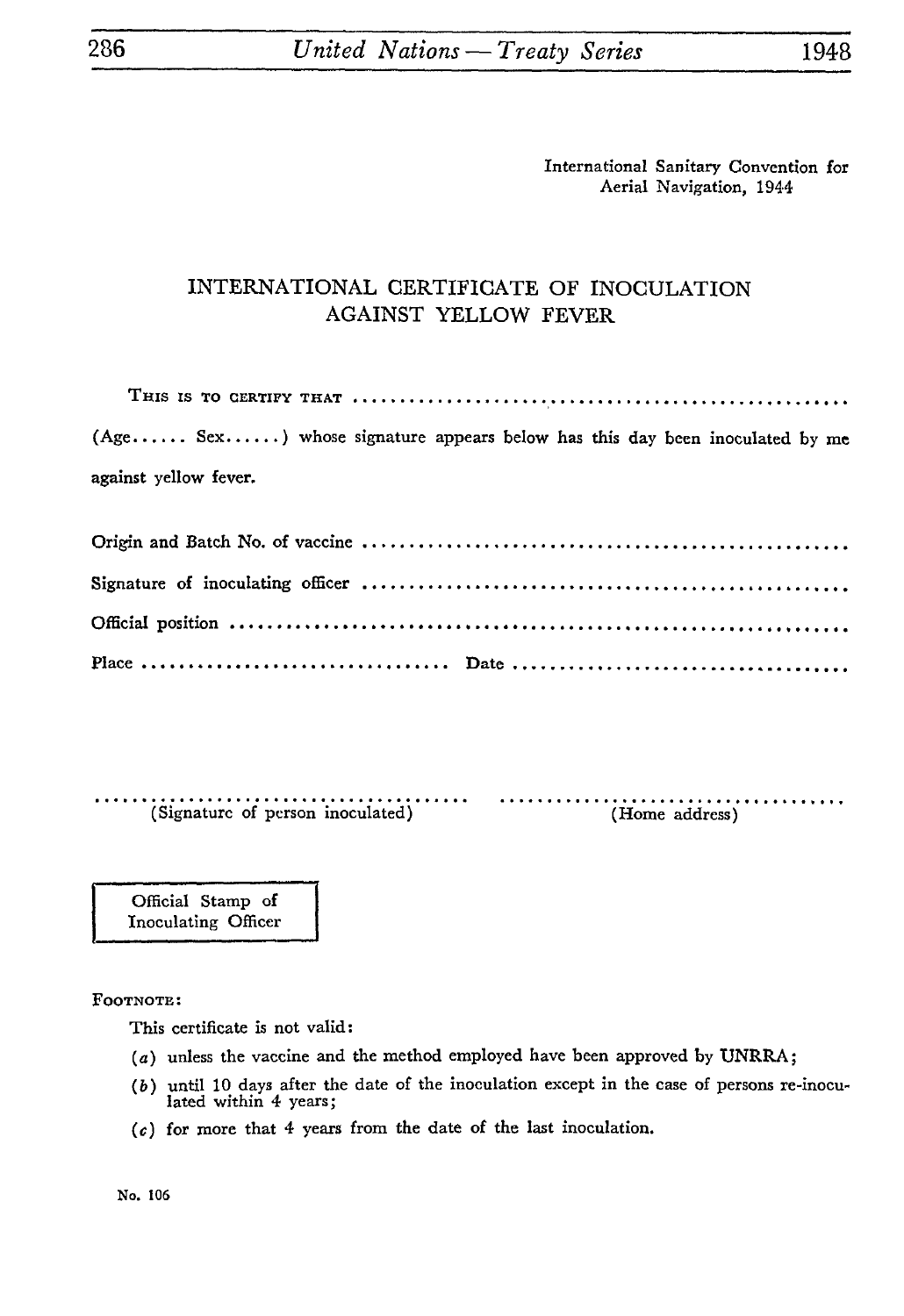## INTERNATIONAL CERTIFICATE OF IMMUNITY AGAINST YELLOW FEVER

THIS IS **TO** CERTIFY THAT ..................................................... (Age...... Sex......) whose signature appears below is immune to yellow fever as the result of an attack of the disease. This immunity has been demonstrated by the mouse pro tection test.

| Date of bleeding  Place of bleeding |  |
|-------------------------------------|--|
|                                     |  |
|                                     |  |
|                                     |  |
|                                     |  |

Signature of Laboratory Director

Official Stamp of Laboratory

> (Signature of person tested) . . . . . . . . . . . . . . . (Home address)

FOOTNOTE:

This certificate is not valid:

- (a) unless the Laboratory performing the blood test and the method employed have been approved by UNRRA;
- (6) for more than ten years from the date of the blood test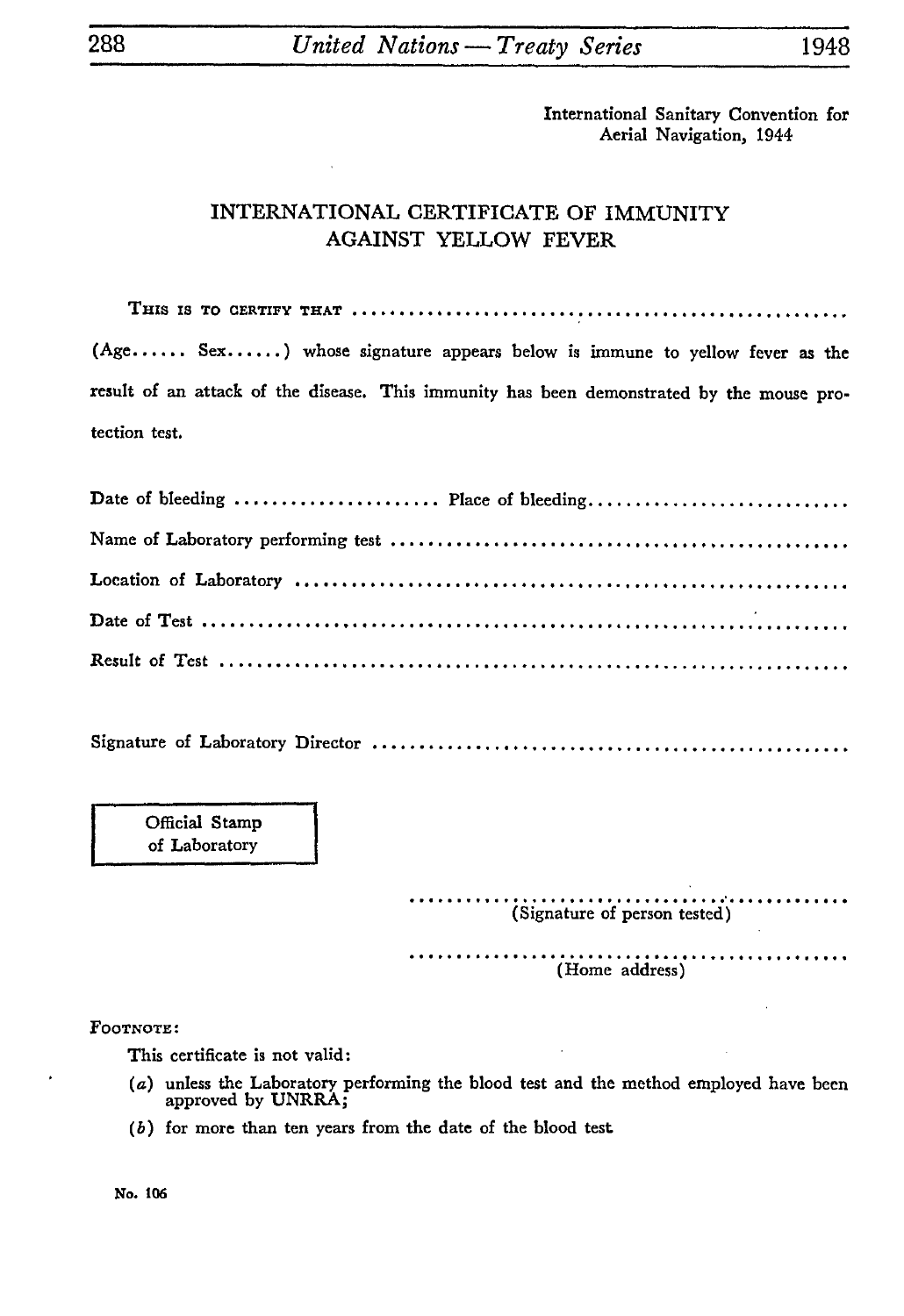## INTERNATIONAL CERTIFICATE OF INOCULATION AGAINST TYPHUS FEVER

THIS IS TO CERTIFY THAT ..................

(Age...... Sex......) whose signature appears below was on the dates indicated inoculated against typhus fever.

|      |        | Material                   | Inoculating Officer |                   |  |
|------|--------|----------------------------|---------------------|-------------------|--|
| Date | Origin | Batch No.<br>and Type      | Signature           | Official<br>Title |  |
|      |        | The company of the company |                     |                   |  |

(Signature of person inoculated) (Home address) . . . . . . . (Date)

Official Stamp of Inoculating Officer

(This certificate is not valid for more than 1 year from date of issue.)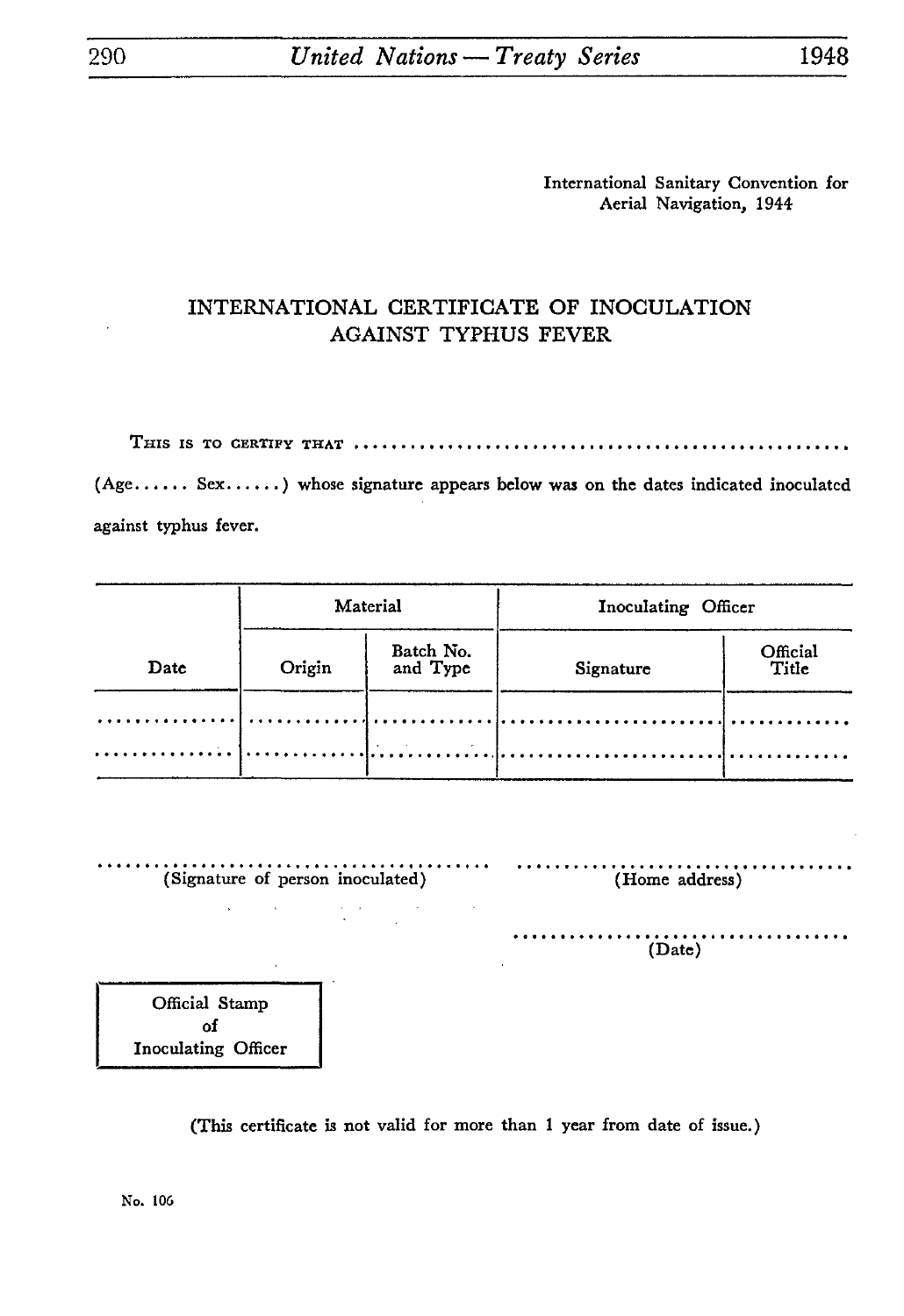# INTERNATIONAL CERTIFICATE OF VACCINATION AGAINST SMALLPOX

THIS IS TO CERTIFY THAT ................

(Age...... Sex......) whose signature appears below has this day been vaccinated by me against smallpox.

Origin and Batch No. of vaccine

| Official<br>Stamp |  |
|-------------------|--|
|                   |  |
|                   |  |

Home address ...........................................................

*Important Note.* In the case of primary vaccination the person vaccinated should be warned to report to a medical practitioner between the 8th and 14th day, in order that the result of the vaccination may be recorded on this certificate. In the case of revaccination the person should report within 48 hours for first inspection in order that any immune reaction which has developed may be recorded.

THIS TO CERTIFY THAT the above vaccination was inspected by me on the date(s) and with the result(s) shown hereunder:

*Date of Inspection* Result Signature of Doctor .................................. Official Official Position Stamp Place ............................. Date

Use one or other of the following terms in stating the result, viz: "Reaction of immunity", "Accelerated reaction (vaccinoid)", "Typical primary vaccinia". A certificate of "No reaction" will not be accepted.

Signature of person vaccinated.................................

(This certificate is not valid for more than 3 years from date of issue.)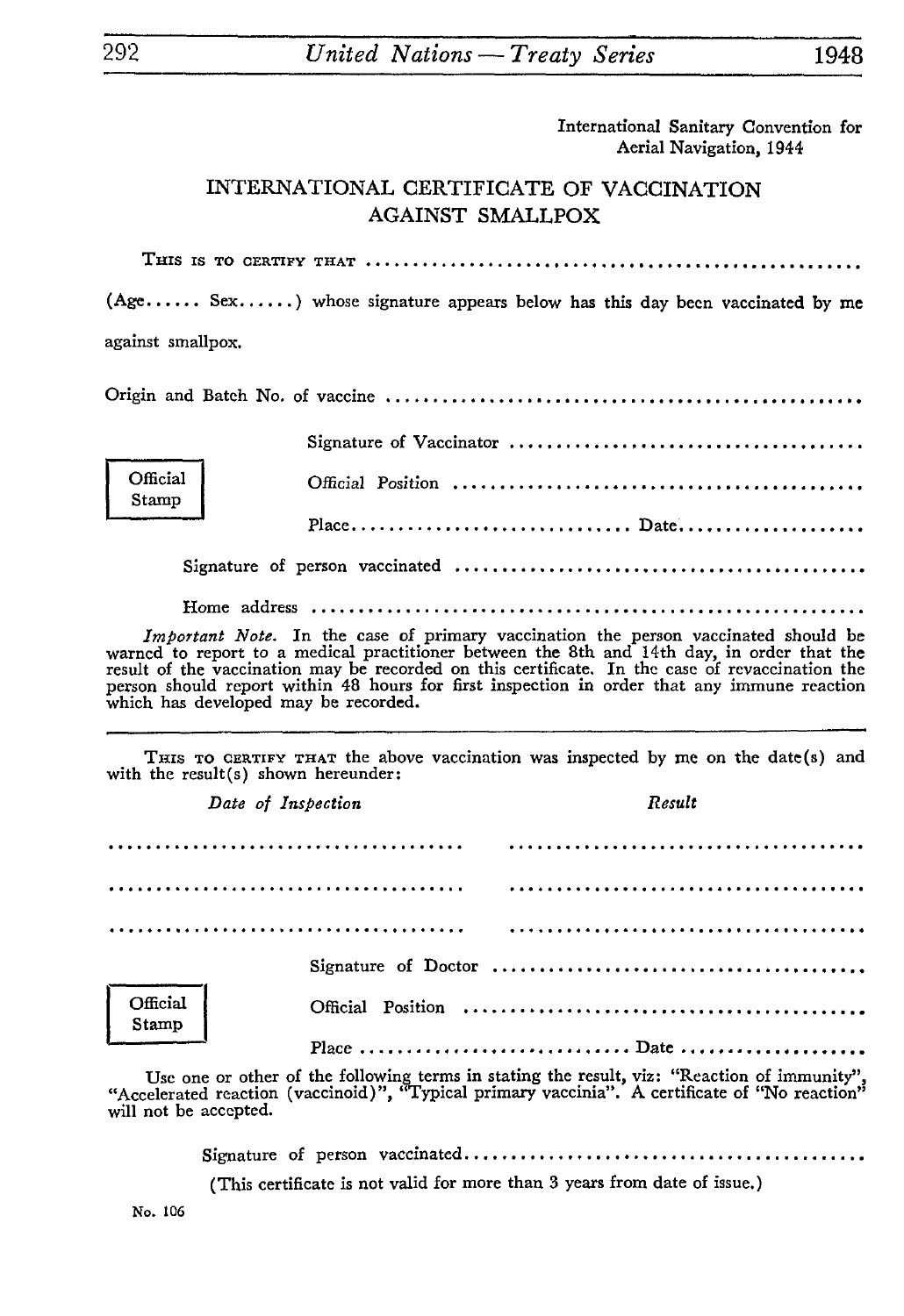PARTIES TO THE INTERNATIONAL SANITARY CONVENTION FOR AERIAL NAVIGATION, 1944, MODIFYING THE INTERNATIONAL SANITARY CONVENTION FOR AERIAL NAVIGATION OF 12 APRIL 1933. OPENED FOR SIGNATURE AT WASHINGTON ON 15 DECEM BER 1944

*By signature without reservation as to subsequent ratification or approval as from 15 January 1945:*

| FRANCE                              | NICARAGUA       |
|-------------------------------------|-----------------|
| POLAND                              | LUXEMBOURG      |
| UNITED KINGDOM OF GREAT BRITAIN AND | ECUADOR         |
| NORTHERN IRELAND                    | <b>GREEGE</b>   |
| <b>CHINA</b>                        | <b>HONDURAS</b> |
| UNION OF SOUTH AFRICA               | HAITI           |

*By the deposit of an instrument of ratification:*

|  |  |  |  | UNITED STATES OF AMERICA 29 May 1945 |  |
|--|--|--|--|--------------------------------------|--|
|  |  |  |  |                                      |  |
|  |  |  |  |                                      |  |

*By notification of accession to the Government of the United States of America:*

AUSTRALIA ................................................... 3 April 1945 (Subject to the following reservations)

" $(a)$  Pursuant to Article No. 21, the Government declares that the Convention does not apply to the Territories of Papua and Norfolk Islands or the Mandated Territories of New Guinea and Nauru.

*"(b)* The Australian Government reserves the right in respect of certifi cates of inoculation against cholera, typhus, yellow fever and certificates of vaccination against smallpox, to accept only those certificates which are signed by a recognized official of the Public Health Services of the country concerned, and which carry within the text of the certificate an intimation of the office occupied by the person signing the certificate.

*"(c)* The Australian Government, for temporary reasons of a practical nature, is not in a position to accept the full obligations arising out of Section 1, Part 1 of the 1933 Convention in relation to aerodromes within its territory which are within operational areas or under the control of the Air Forces of the Commonwealth or of any Allied power.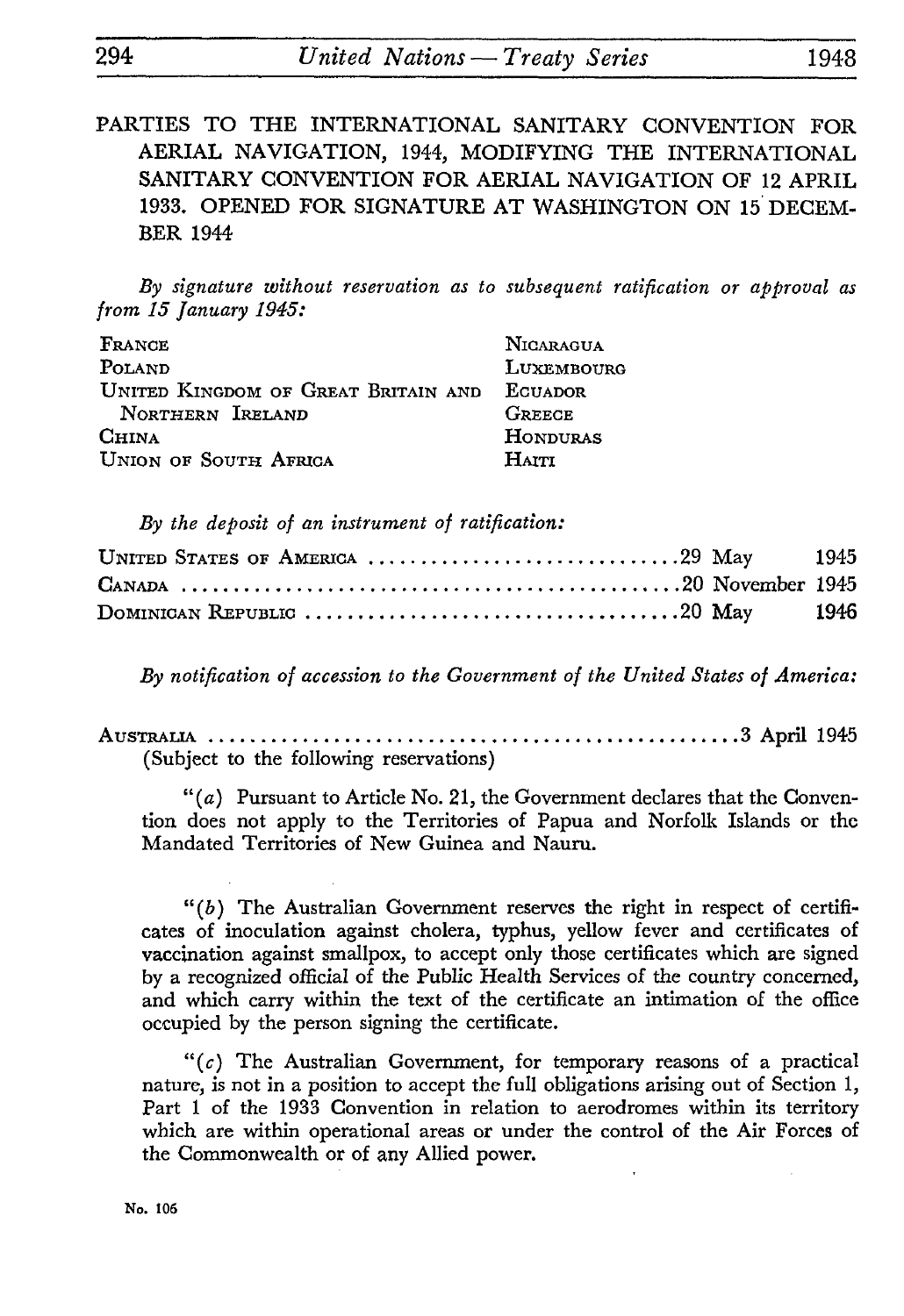" $(d)$  Notwithstanding Article No. 35 or other provisions of the 1933 or the present Convention, the Australian Government reserves the right to require that every member of the crew and every passenger on every aircraft arriving from overseas shall, on arrival at the first landing place in Australia, produce to the quarantine officer there a certificate of recent vaccination against smallpox as defined in the Convention, or a certificate that he has given proof that he is adequately immune to smallpox, failing both of which certificates he shall submit to be vaccinated against smallpox.

*"(e)* The Australian Government reserves the right to prohibit the impor tation into Australia on any aircraft of any animal other than approved insects and parasites."

NETHERLANDS ...............................................22 May 1945 (On behalf of these parts of the Kingdom of the Netherlands situated in Europe)

NEW ZEALAND ...............................................22 May 1945

(And, on behalf of its island territories and the mandated Territory of Western Samoa, subject to the following reservation)

"His Majesty's Government in New Zealand make the reservation that they are not at present in a position to fulfil in respect of their Island Territories and of the Mandated Territory of Western Samoa and the obligation arising out of the International Sanitary Convention for Aerial Navigation 1944 because certain of the aerodromes located there are within operational areas and are under the control of the Area Military Commander."

| (Including the Belgian Congo and the mandated Territory of Ruanda-Urundi) |  |
|---------------------------------------------------------------------------|--|
|                                                                           |  |
|                                                                           |  |
|                                                                           |  |

*By virtue of the receipt by the Government of the United States of America of the notifications from the Government of the United Kingdom of Great Britain and Northern Ireland, the Convention became applicable to the following territories on the dates indicated, subject to the reservations as set forth:*

21 February 1945

NEWFOUNDLAND

SOUTHERN RHODESIA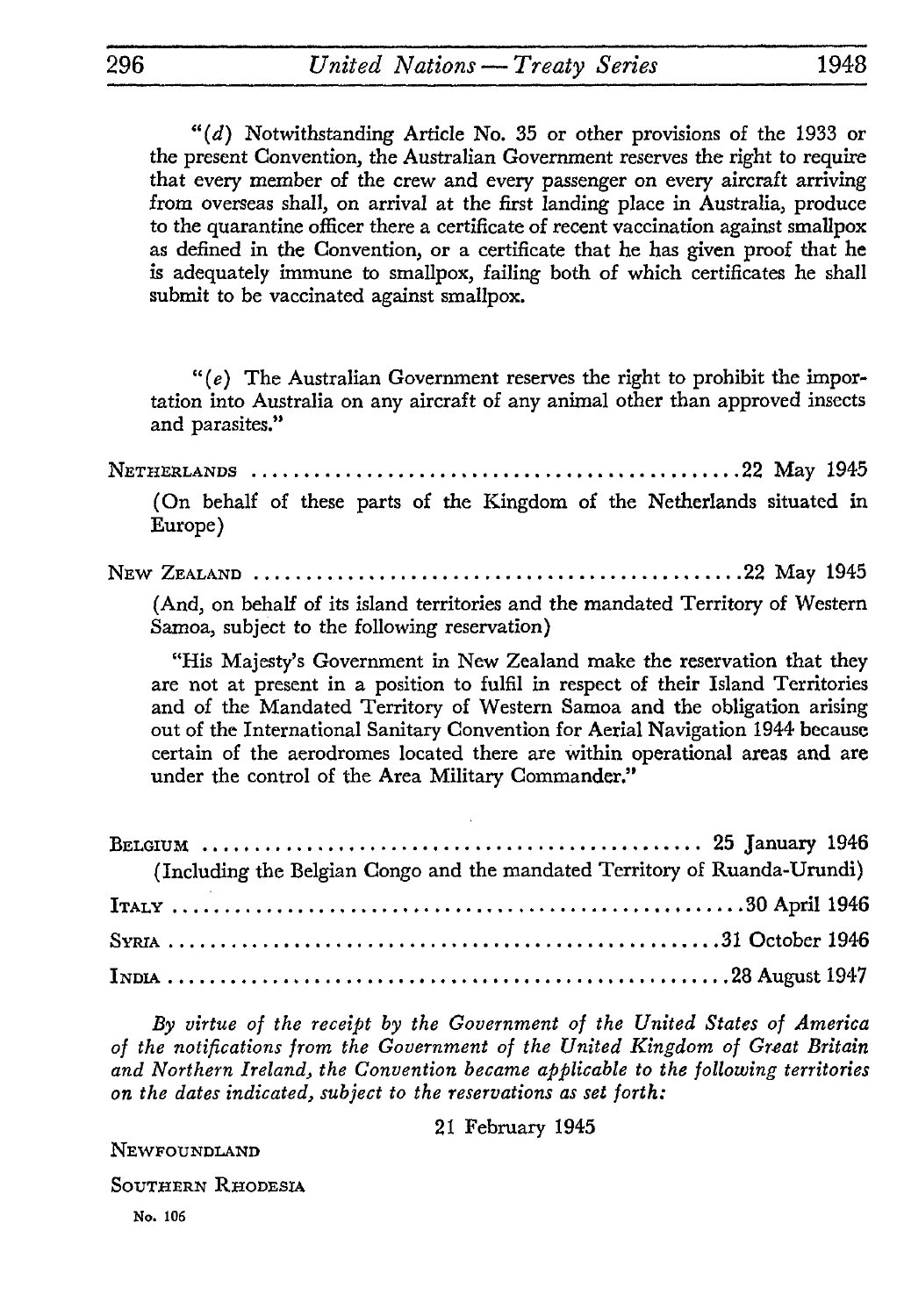BRITISH SOLOMON ISLANDS PROTECTORATE

**CYPRUS** 

FALKLAND ISLANDS AND DEPENDENCIES

FIJI

GILBERT AND ELLICE ISLANDS COLONY

GOLD COAST:

- *(a)* COLONY
- *(b)* ASHANTI
- *(c)* NORTHERN TERRITORIES
- *(d)* ToGOLAND UNDER BRITISH MANDATE

KENYA (COLONY AND PROTECTORATE)

**MAURITIUS** 

NIGERIA:

- *(a)* COLONY
- (b) PROTECTORATE
- *(c)* CAMEROONS UNDER BRITISH MANDATE

NORTHERN RHODESIA

PALESTINE

SIERRA LEONE (COLONY AND PROTECTORATE)

TRANS-JORDAN

UGANDA PROTECTORATE

ZANZIBAR PROTECTORATE

HIGH COMMISSION TERRITORIES:

BASUTOLAND BECHUANALAND SWAZILAND

# 25 September 1945

ADEN (COLONY)

NYASALAND

*"(a)* That mosquito-proof accommodation will be provided only to the extent that it may be required for persons who are non-immune to Yellow Fever.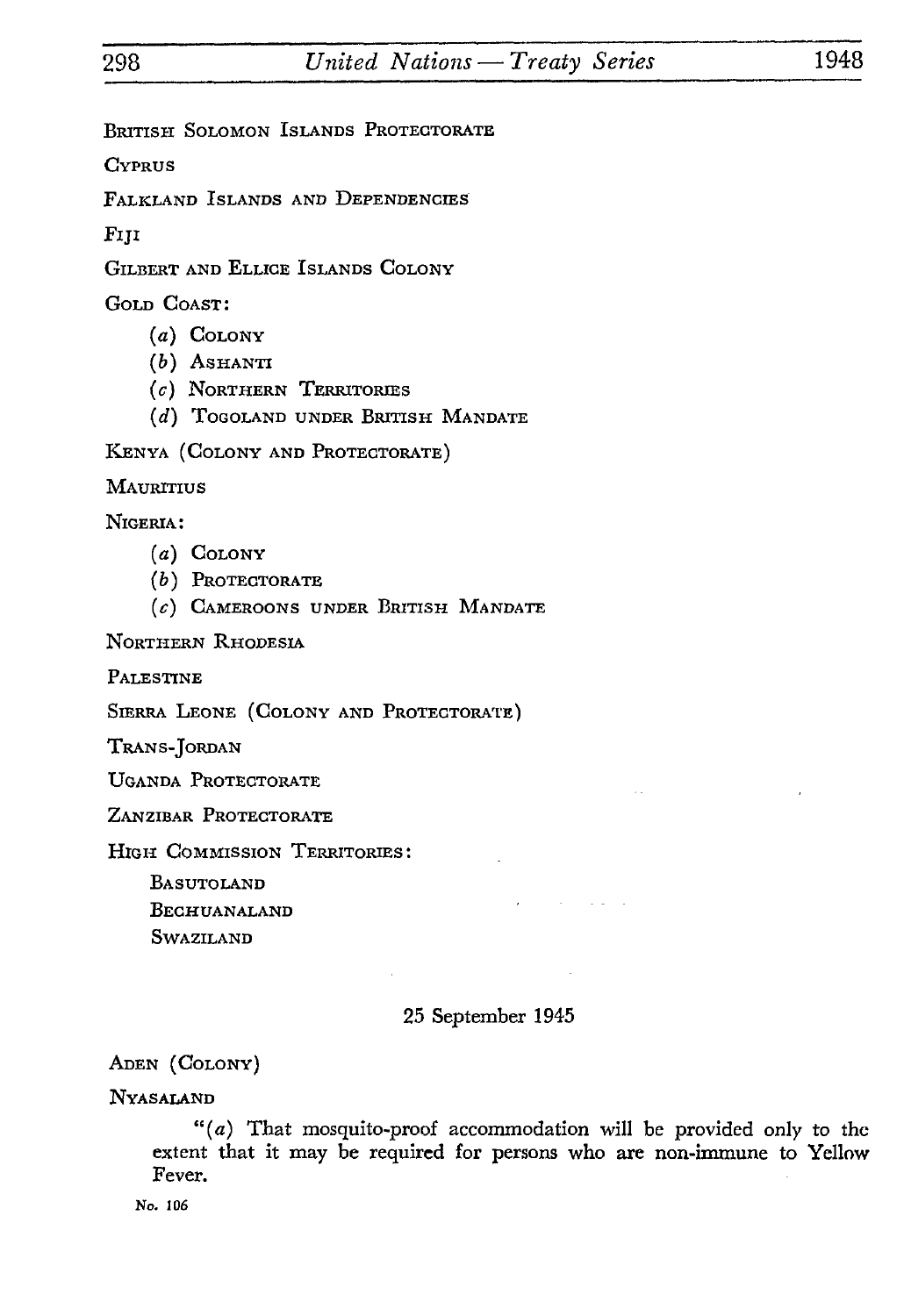*"(b)* That airfields and their surroundings cannot at present be rendered and maintained free of insect vectors of Yellow Fever and Malaria."

### 29 November 1945

#### **BARBADOS**

" $(a)$  The Government of Barbados do not undertake to comply with the provisions of paragraphs (3) an (4) of Article XII.

 $"$ (b) Further, with regard to Article XII, the Government of Barbados reserve the right, subject to the provisions of Article XIV (3), to refuse admission to any person not in possession of a valid anti-yellow fever inocula tion certificate who arrives from a region, that is to say, a part of a territory, in which yellow fever exists in a form clinically or biologically recognizable and who has not undergone observation at the point of departure.

*"(c)* With regard to Article XIV, the Government of Barbados are not prepared to undertake that aerodromes will comply with the requirements of Article 38 of the International Sanitary Convention for Aerial Navigation, 1933."

### BRITISH HONDURAS

"(a) The Government of British Honduras do not undertake to comply with the provisions of paragraphs (3) and (4) of Article XII.

 $"$ (b) Further, with regard to Article XII, the Government of British Honduras reserve the right, subject to the provisions of Article XIV (3) to refuse admission to any person not in possession of a valid anti-yellow fever inoculation certificate who arrives from a region, that is to say, a part of a territory, in which yellow fever exists in form clinically or biologically recog nizable and who has not undergone observation at the point of departure.

*"(c)* With regard to Article XIV, the Government of British Honduras are not prepared to undertake that aerodromes will comply with the require ments of Article 38 of the International Sanitary Convention for Aerial Navi gation, 1933."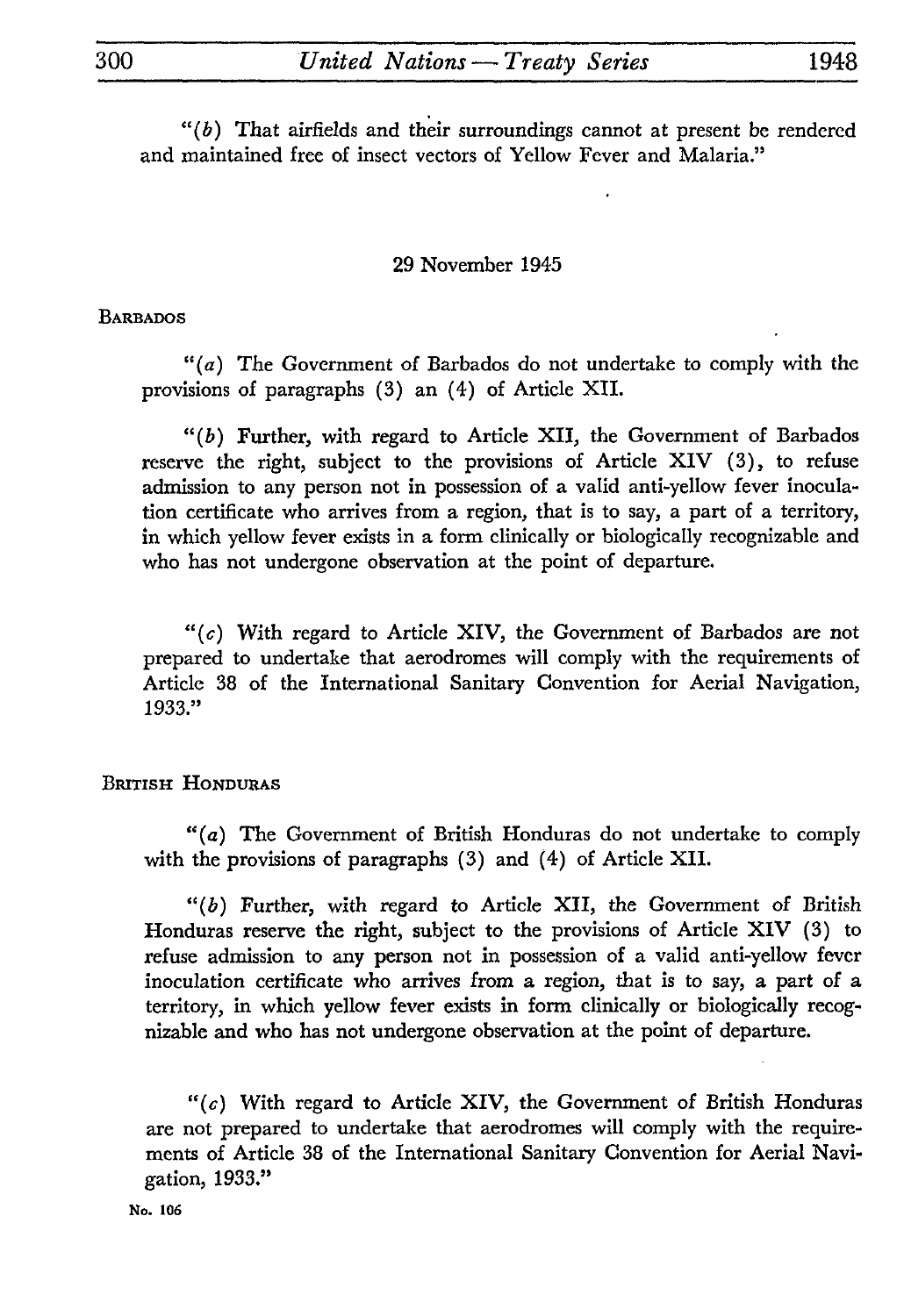LEEWARD ISLANDS:

ANTIGUA

MONTSERRAT

ST. CHRISTOPHER AND NEVIS

VIRGIN ISLANDS

*"(a)* With the reservation in regard to Article XII (3) and (4), that aerodromes in the Colony shall not necessarily comply with the requirements laid down in Article 38 of the 1933 Convention as regards the provision of mosquito-proofed buildings.

*"(b)* With the reservation in regard to Article XIV (2) that, where exceptional risk exists in the introduction of yellow fever into the Colony by passengers from infected areas who have not been immunized, the landing of such passengers may be prohibited."

#### TANGANYIKA TERRITORY

"With regard to Article XIV (1), the Government of Tanganyika Terri tory undertakes to provide only the mosquito-proofed accommodation necessary for the accommodation of passengers who are not in possesssion of valid antiyellow fever inoculation certificates."

#### **TRINIDAD**

"(a) With the reservation in regard to Article XI (i.e. Article 36 (7) of the 1933 Convention as now amended) and Article XIV (i.e. Article 47 (2) of the 1933 Convention as now amended), that arrivals by air presenting valid inoculation certificates showing that they are immune from yellow fever will not be subject to quarantine measures in relation to yellow fever, other than medical inspection if they come from endemic areas, or surveillance if they come from infected areas as defined in the footnote to Article 22 of the 1933 Convention; and that, without exception, arrivals who are not in possession of valid inoculation certificates will be subjected to surveillance if they come from endemic areas and to observation if they come from infected areas, unless they have undergone observation at the point of departure from the endemic or infected area.

*"(b)* With the reservation in regard to Article XIV, that aerodromes in the Colony shall not necessarily comply with the requirements laid down in Article 38 of the 1933 Convention as regards the provision of mosquito-proofed buildings.

*"(c)* With the further reservation in regard to Article XIV, that where, in the opinion of the Government, exceptional risk exists of the introduction of No. 106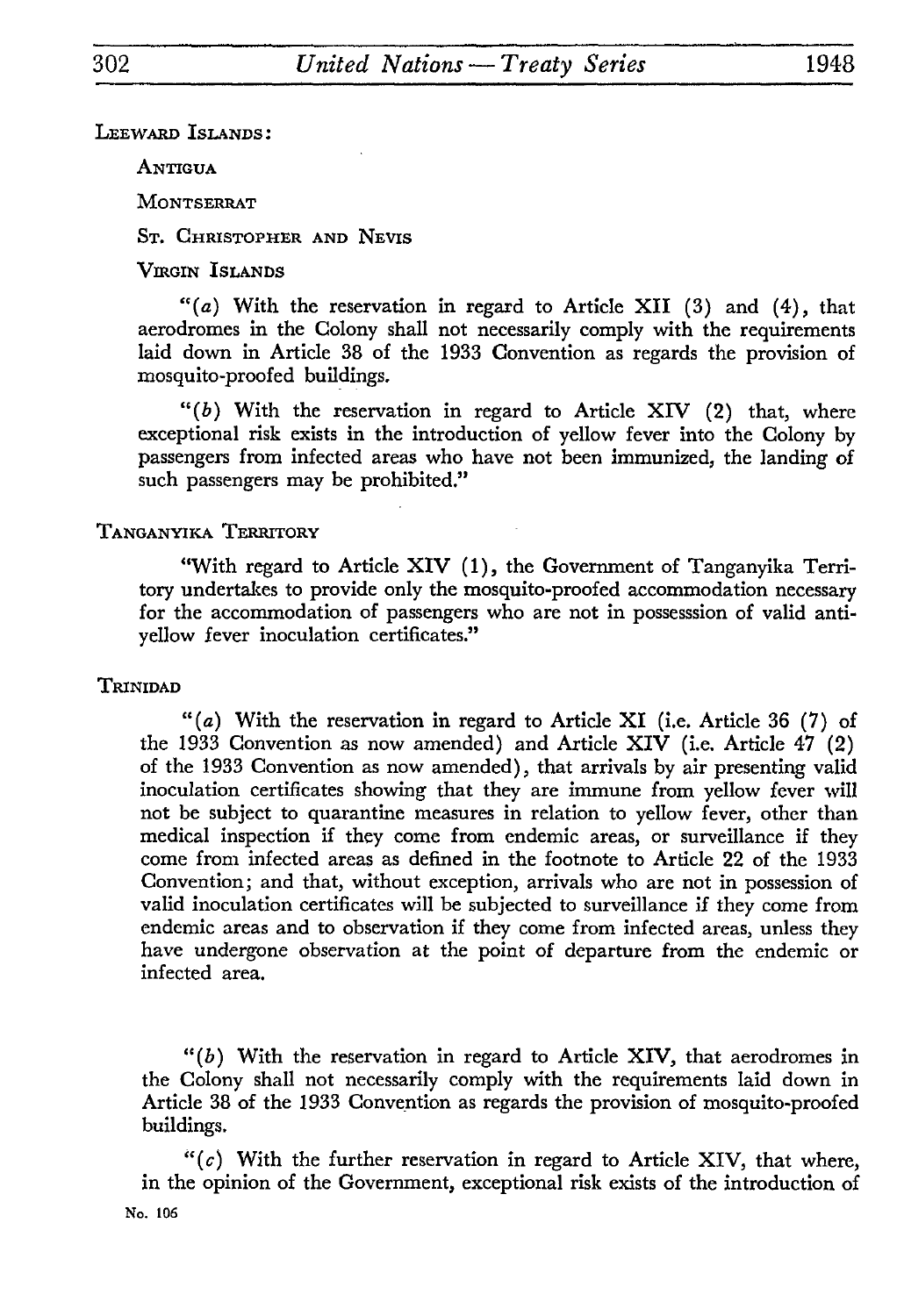yellow fever into the Colony by passengers from infected areas, who have not been immunized, the landing of such passengers may be prohibited."

#### 25 February 1946

#### BRITISH GUIANA

"(a) The Government of British Guiana undertakes to comply with the requirements of Article XII only so far as may be possible.

*"(b)* With regard to Article XIV, aerodromes in the non-endemic area of the Colony will not necessarily comply with the requirements set forth in Article 38 of the International Sanitary Convention for Aerial Navigation, 1933."

#### GAMBIA (COLONY AND PROTECTORATE)

"The Government of the Gambia is not at present in a position to comply with the requirements prescribed by Article XII as regards the maintenance of a building-free zone around aerodromes. Arrangements have, however, been made at Yundum Air-field, for the inoculation against yellow fever of all persons living within a radius of 440 yards of the perimeter of the aerodrome, and for spraying regularly with an insecticide all habitations within that radius."

*By a further notification the following revised réservation became effective on 7 January 1947 with respect to the application of the said convention to Gambia (Colony and Protectorate):*

"The Government of the Gambia is not at present in a position to comply with the requirements prescribed by Article XII as regards the maintenance of a building-free zone around Half Die seaplane base.

"Arrangements have, however, been made to spray regularly with an insecticide all human inhabitations within a radius of 440 yards of the buildings used for the reception of crews and passengers and for the inoculation against yellow fever of all persons living within 440 yards of the perimeter of the sea plane base."

#### **GIBRALTAR**

"Limitations of space in Gibraltar make it impossible to provide a buildingfree zone of 400 meters around the perimeter of the aerodrome as prescribed by Article XII."

#### 6 June 1946

#### JAMAICA

"(1) The Government of Jamaica does not undertake to comply with the provisions of paragraphs (3) and (4) of Article XII.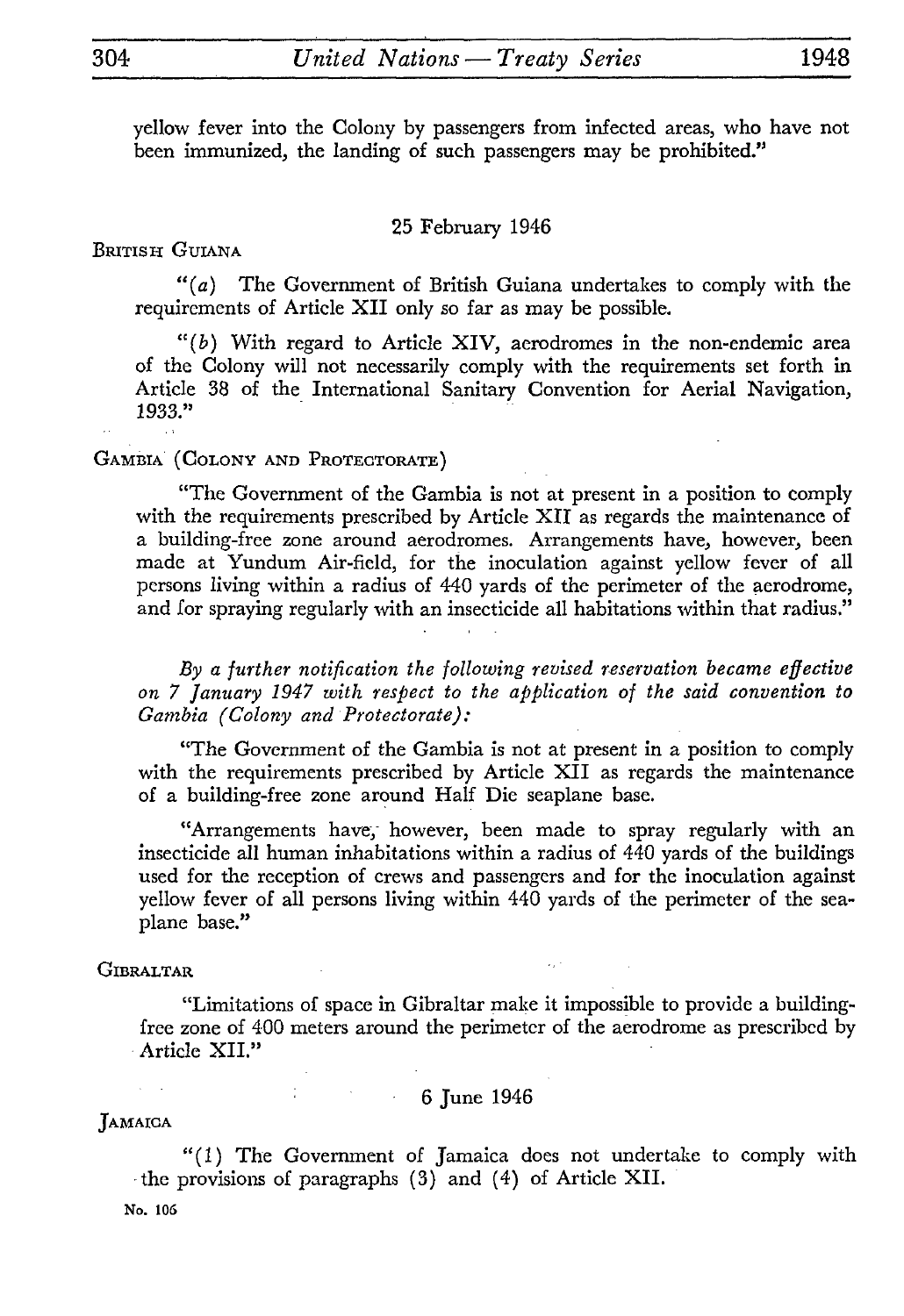"(2) With regard to Article XII, the Government of Jamaica reserves the right, subject to provisions of Articles XIV (3), to refuse admission to any persons not in possession of a valid anti-yellow fever inoculation certificate who arrives from a region, that is to say, a part of a territory, in which yellow fever exists in a form clinically or biologically recognizable and who has not under gone observation at the point of departure.

"(3) With regard to Article XII, the Government of Jamaica would require that all aircraft coming from an endemic yellow fever area should be disinsectized in flight half an hour before arrival in Jamaica.

"(4) With regard to Article XIV, the Government of Jamaica is not pre pared to undertake that aerodromes in Jamaica will comply with the require ments of Article 38 of the International Sanitary Convention for Aerial Navi gation, 1933."

*By a further notification, the following reservations became effective on 14 January 1947 with respect to the application of the said convention to the Windward Islands:*

WINDWARD ISLANDS

**DOMINICA** 

**GRENADA** 

ST. LUCIA

ST. VINCENT

*"(a)* With regard to Article XIV (1), that aerodromes in these Colonies shall not necessarily comply with the requirement laid down in Article 38 of the International Sanitary Convention for Aerial Navigation, 1933, as regards the provision of mosquito-proofed buildings.

" $(b)$  With regard to Article XIV (2), that arrivals by air who present valid inoculation certificates showing that they are immune from yellow fever will not be subject to quarantine measures in relation to yellow fever other than medical inspection if they come from endemic areas, or to surveillance if they come from infected areas as defined in the footnote to Article 22 of the International Sanitary Convention for Aerial Navigation, 1933; and that, without exception, arrivals who are not in possession of valid inoculation certificates will be subjected to surveillance if they come from endemic areas and to observation if they come from infected areas unless they have undergone observation at the point of departure from the endemic or infected area.